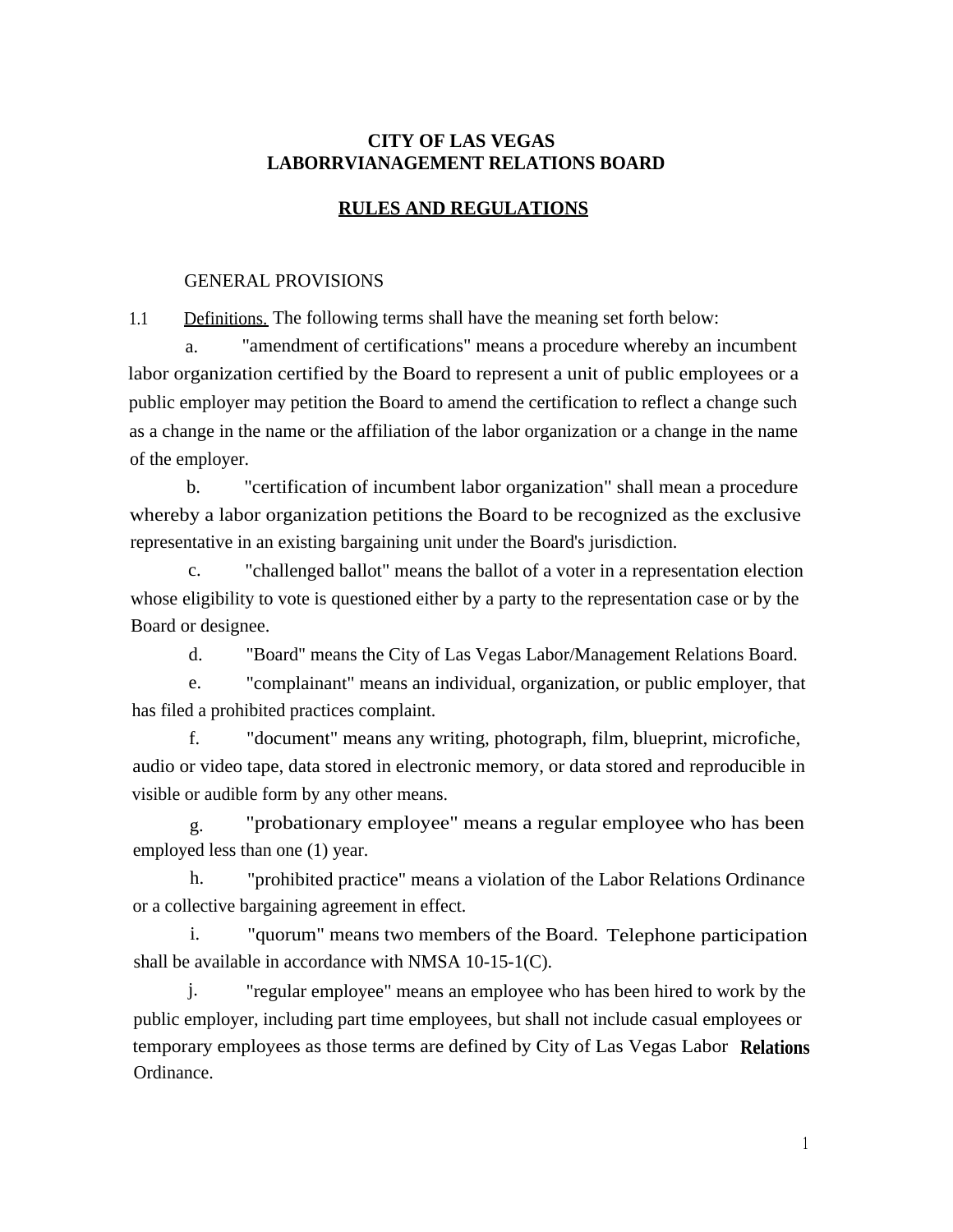**k. "representation case" or "representation proceeding" means any matter in which a petition has been filed with the Board requesting a certification or decertification election, or an amendment of certification, or unit clarification\_** 

**1. "respondent" means a party against whom a prohibited practices complaint has been filed.** 

**m. "Rules" means the Rules and Regulations of the Board (these rules), including any amendments to them.** 

**n. "unit accretion" means the inclusion in an existing bargaining unit of employees who do not belong to any existing bargaining unit and who share a community of interest with the employees in the existing unit and whose inclusion will not render the existing unit inappropriate.** 

**o. "Unit clarification" means a proceeding in which a party to an existing lawful collective bargaining relationship petitions the Board to change the scope and description of an existing bargaining unit; to consolidate existing bargaining units represented by the same labor organization where the Board finds the unit as clarified to be an appropriate bargaining unit and no question concerning representation arises.** 

**p. "unit inclusion or exclusion" means the status of an individual or a job classification as being within or outside of an appropriate bargaining unit based on factors such as supervisory, confidential, or managerial status, the absence thereof, or job content.** 

**1.2 Computation of Time.When these Rules state a specific number of days in which some action must or may be taken after a given event, the day of the given event is not counted in computing the time, and the last day of the period is deemed to end at close of business on that day. Saturdays, Sundays and state recognized legal holidays shall not be counted when computing the time. When the last day of the period falls on a Saturday, Sunday or legal holiday, then the last day for taking the action shall be the following business day.A party seeking an extension of time in which to file any required or permitted document may file with the Board a written request for an extension. Such a request shall be filed at least three days prior to the due date and shall state the position of all other parties, or that the filing party was unable to reach another party. The Board may grant an extension for good cause shown and, in granting an extension, may shorten the time requested.** 

**1.3 Filing with the Board. To file a document with the Board, the document may be either hand-delivered to the Chairperson's designated address during its regular business hours, or sent to the Chairperson's address by United States Mail, return receipt requested.** 

 $\bullet$ 

**2**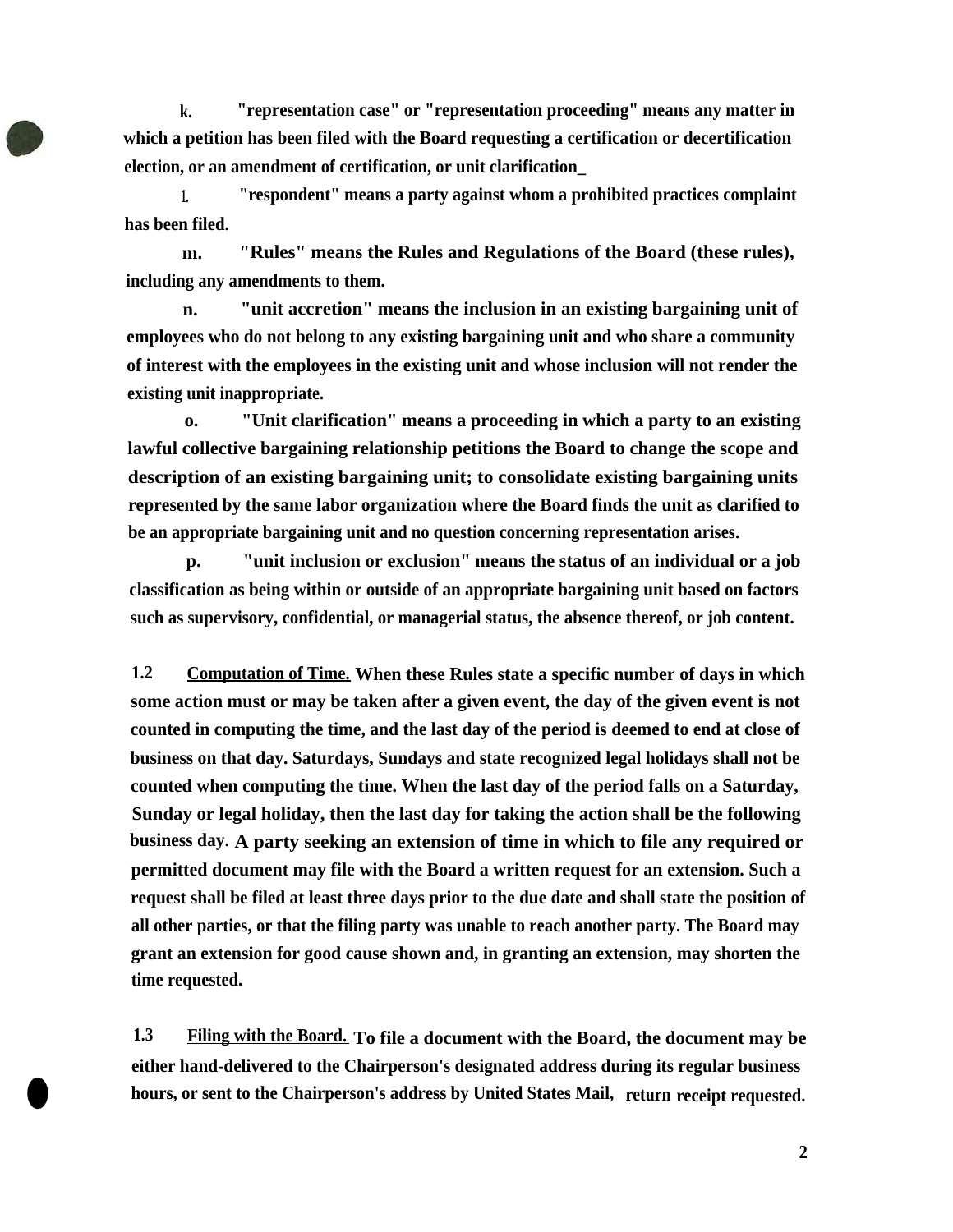**A document will be deemed filed when it is received by the Board. Documents sent to the Board via facsimile ("fax") transmission will be accepted for filing as of the date of transmission only if an original is filed by personal delivery or deposited in the mail no later than the first work day after the facsimile is sent. The option of facsimile ("fax") transmission will be available only if and when the Board acquires a facsimile machine.** 

**1.4 Representation of a Party. A Party may represent his, her, or itself, or be represented by counsel or other representative. Any representative of a party who is not an employee of the party shall file with the Board a signed notice of appearance, stating the name of the party; the title and official number (if available) of the case in which the representative is representing the party, and the name, address, and telephone number of the representative. The filing of a pleading containing the above information is sufficient to fulfill this requirement.** 

**1.5 Ex Parte Communications. Except as otherwise provided in this rule, no party to a pending representation, prohibited practices, or fact-finding proceeding shall attempt to influence a hearing officer assigned to the case, or a Board member, concerning any issue in the case. It shall not be a violation of this rule to communicate concerning the status of a case, or to communicate concerning such procedural matters as the location or time of a hearing, the date in which documents are due, or the method of filing. It shall not be a violation of this rule for a party to communicate with the Board during the investigatory phase of a representation, prohibited practices, or impasse resolution proceeding. It shall not be a violation of this rule for a party to communicate with anyone concerning any rule making proceeding of the Board, or to communicate with a mediator, fact finder, or Board member at the mediator's, fact finder's or member's request.** 

•

•

**1.6 Disqualification. No Board agent or member shall decide or otherwise participate in any case or proceeding in which he or she (a) has a financial interest in the outcome; (b) is indebted to any party, or related to any party or any agent or officer of a party by consanguinity within the third degree; (c) has acted on behalf of any party within two years of the commencement of the case or proceeding; or (d) for some other reason or prejudice, he or she cannot fairly or impartially consider the issues in the proceeding.** 

**3**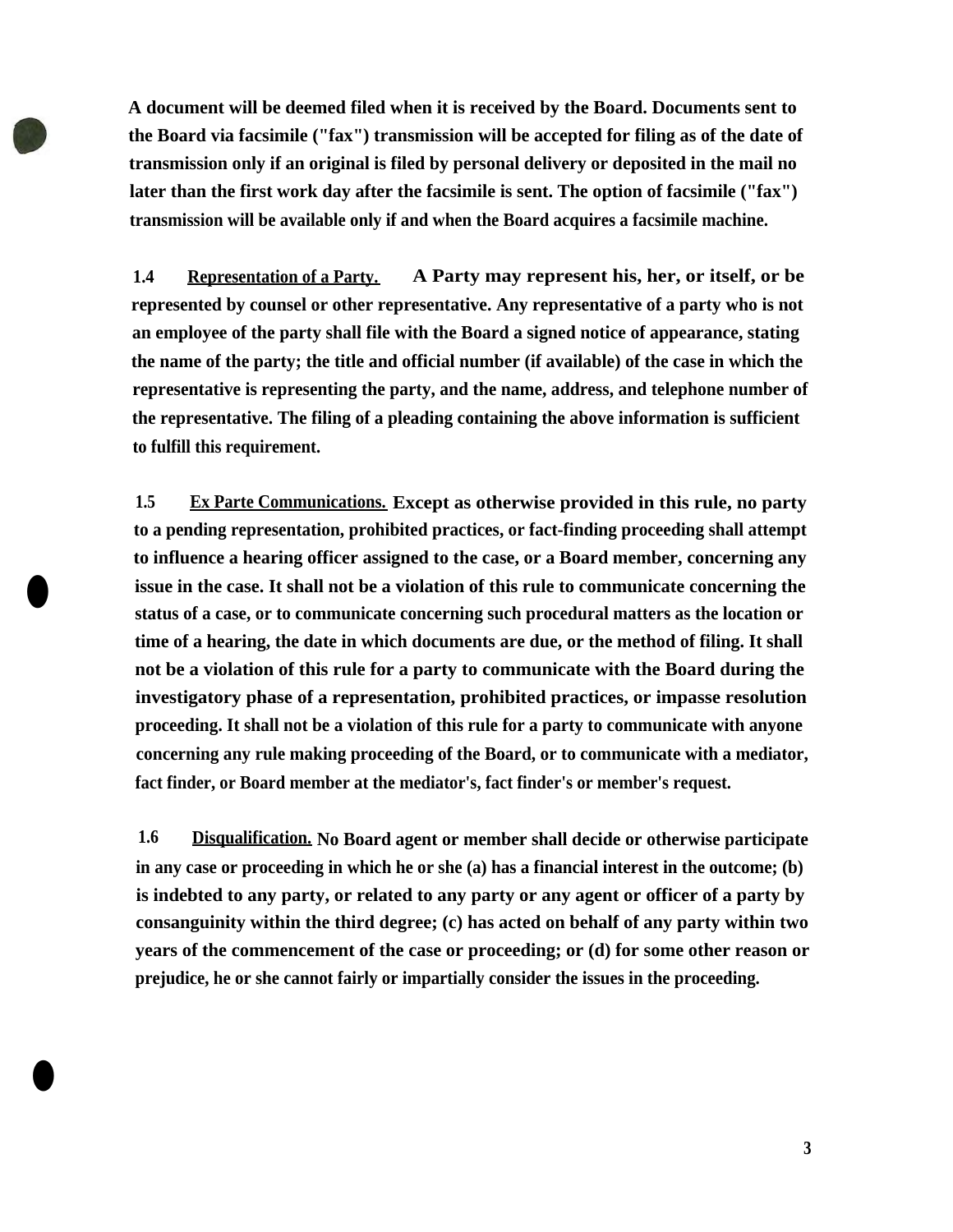**1.7 Motion to Disqualify.** 

**(a) A motion to disqualify a Board agent or member in any matter, based upon the foregoing criteria, shall be filed with the Board, with copies served on all parties, prior to any hearing or the making of any material ruling involving the pending issues.** 

**(b) Such motion shall set out the basis for the disqualification and all facts in support thereof.** 

**(c) If the Board finds such motion meritorious upon due inquiry, it shall disqualify the Board agent or member and he or she shall withdraw from the proceeding. If the motion is denied, the Board shall so rule and the matter shall proceed.** 

**1.8 Records of Proceedings. All meetings of the Board (whether general, special, or emergency) and all rule making, unit determination, and prohibited practice hearings before the Board or hearing officer of the Board shall be audio-recorded, or, upon order of the Board may be transcribed, except that Board meetings or portions thereof lawfully closed shall not be recorded or transcribed, unless so directed by the Board. Following the Board's approval of the minutes of a meeting of the Board, the minutes shall become the sole official record of the meeting, and the audio tape of the meeting may be erased. The Board shall keep the audio tapes of rule making, unit determination, and prohibited practices hearings for a period of at least one year following the close of the proceeding in which the hearing is held, or one year following the close of the last judicial or Board proceeding (including any appeal or request for review) related to the case in which the hearing is held, whichever is later, or such longer period as may be required by law. No recording shall be made of any mediation proceeding, settlement discussion, or alternative dispute resolution effort except by agreement of all parties and participating officials. The Board's recording or transcript shall be the only official record of a hearing.** 

**1.9 Notice of Hearing.** 

•

•

**(a) Upon setting a hearing in a representation, prohibited practices, or impasse resolution case, the Board shall cause a notice of hearing to be served on all parties, stating the name and number of the case, the general nature of the hearing, and the time and place of the hearing. The notice shall be served by certified mail, return receipt requested, at least ten days prior to the commencement of the hearing.** 

**(b) Upon setting a rule making hearing, the Board shall cause a notice of hearing to be issued setting forth the nature of the rule making proceeding, the time and place of the hearing, the manner in which interested persons may present their views, and the manner in which interested persons may obtain copies of proposed rules. Notices of rule** 

**4**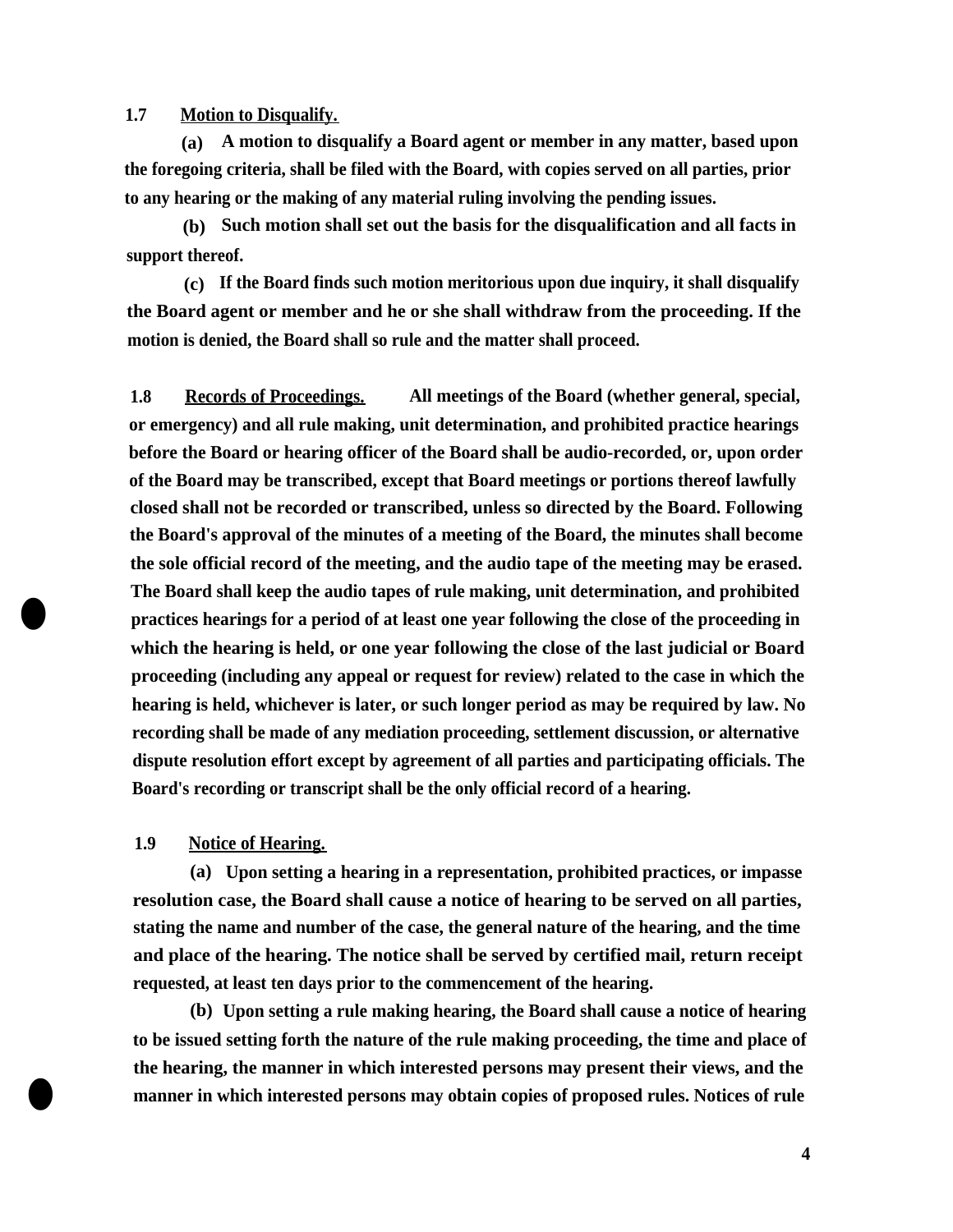making hearings shall be sent to all parties that request notice of such hearings and shall be published in a newspaper of general circulation in the County at least thirty (30) days prior to the hearing.

(c) A party to a representation, prohibited practices, or impasse resolution case in which a hearing is scheduled may request postponement of the hearing by filing a written request with the Board, and serving the request upon all other parties at least five (5) days before the commencement of the hearing. The requesting party shall state the specific reasons in support thereof. Upon good cause shown, the Board shall grant a postponement to a date no more than 20 days later than the previously set hearing date. Only in extraordinary circumstances may the Board grant a further postponement, or a postponement to a date more than 20 days after the previously set date.

#### 1.10 Evidence Admissible.

(a) Evidence of a type commonly relied upon by reasonable, prudent persons in the conduct of their serious affairs shall be admissible at hearings.

(b) Irrelevant, immaterial, unreliable, unduly repetitious or cumulative evidence, and evidence protected by the rules of privilege (such as attorney-client, physician-patient or special privilege) shall be excluded upon timely objection.

(c) The Board may receive any evidence not objected to, or may, upon the Board's own initiative, exclude such evidence if it is irrelevant, immaterial, unreliable, unduly repetitious, cumulative or privileged.

(d) Evidence may be tentatively received by the Board, reserving a ruling on its admissibility until the issuance of a report or decision.

1.11 Misconduct. The hearing officer or body conducting a hearing or official conducting any other proceeding, may exclude or expel from the hearing or proceeding any person, whether or not a party, who engages in violent, threatening, disruptive, or unduly disrespectful behavior. In the event of such exclusion or expulsion of a person for misconduct, the hearing officer, body or official shall explain on the record the reasons for the exclusion or expulsion and may either proceed in the absence of the excluded person or recess such proceeding and continue at another time, as may be appropriate.

#### 1.12 Subpoenas.

(a) Any party to a proceeding in which a notice of hearing has issued may file a written request with the Board for the issuance of a subpoena for witness testimony or a subpoena for the production of documents to procure testimony or documents at the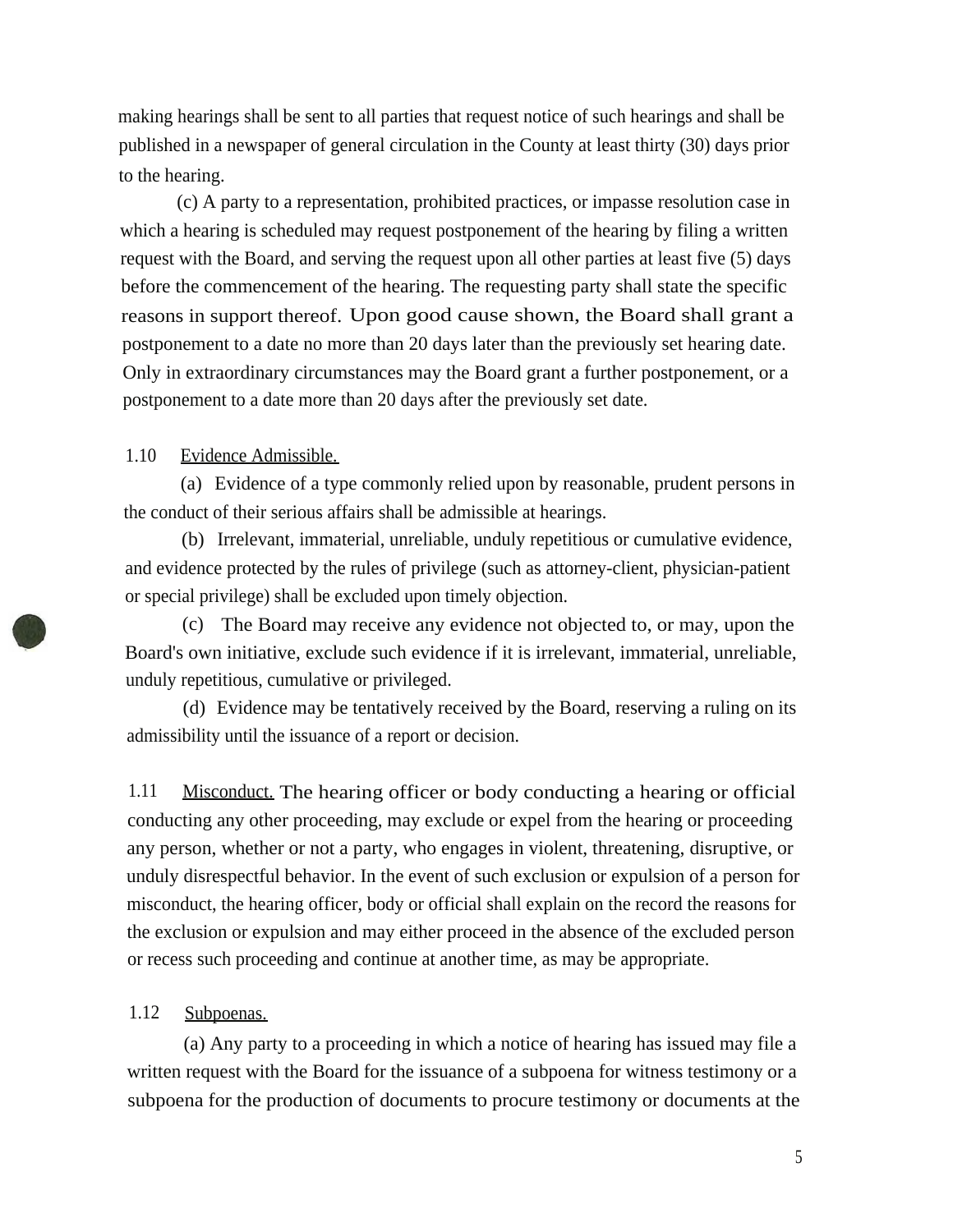hearing. A subpoena request shall state the name and number of the case and be submitted to the Board no later than three days before the hearing. The request **shall**  identify the person(s) or document(s) sought; and state the general relevance to an issue in the case of the testimony or document sought. The Board may refuse to issue a subpoena where the request fails to meet these requirements, or where it appears to the Board that the documents or testimony sought is not relevant to issues in the case. Otherwise, the Board shall immediately issue a subpoena to the requesting party.

(b) The Board may issue subpoenas on the initiative of the Board, in which case a showing of relevance is not required, and a notice of hearing need not have been issued.

(c) A person upon whom a subpoena is served may move to quash the subpoena. A motion to quash shall be filed a reasonable time after service of the subpoena and, if feasible, before the hearing. If filed before the hearing the motion to quash shall be filed with the hearing officer or body.

(d) Any applicable witness and travel fees shall be the responsibility of the subpoenaing party.

1.13 Exchange of Documents and Lists of Witnesses. No later than five (5) days before the commencement of a hearing, each party shall serve upon all other parties all documents it intends to introduce at the hearing and a list of all witnesses it intends to call, along with a brief statement of the subjects about which each witness is expected to testify. No party may compel discovery except as provided in this rule and Rule **1.12**  (Subpoenas) or as a specific order of the Board upon good cause shown. The Board may permit the admission in evidence of witness testimony or of documents not timely supplied under this rule if, in the Board's judgment, there was sufficient reason for the failure to timely supply the names or documents.

1.14 Ownership and Confidentiality of Showing of Interest. Evidence of a showing of interest submitted to the Board in support of a representation petition shall remain the property of the party submitting such evidence; shall not become property of the Board; shall be kept confidential by the Board; and shall be returned to the party that submitted the same upon the close of the case.

### 1.15 **Burden of Proof.**

•

 $\bullet$ 

**(a) Except in unit clarification proceedings, no party shall have the** burden of proof **in a representation proceeding. Rather, the Board (in the investigatory phase) shall have the responsibility of developing a fully sufficient record for a determination to be**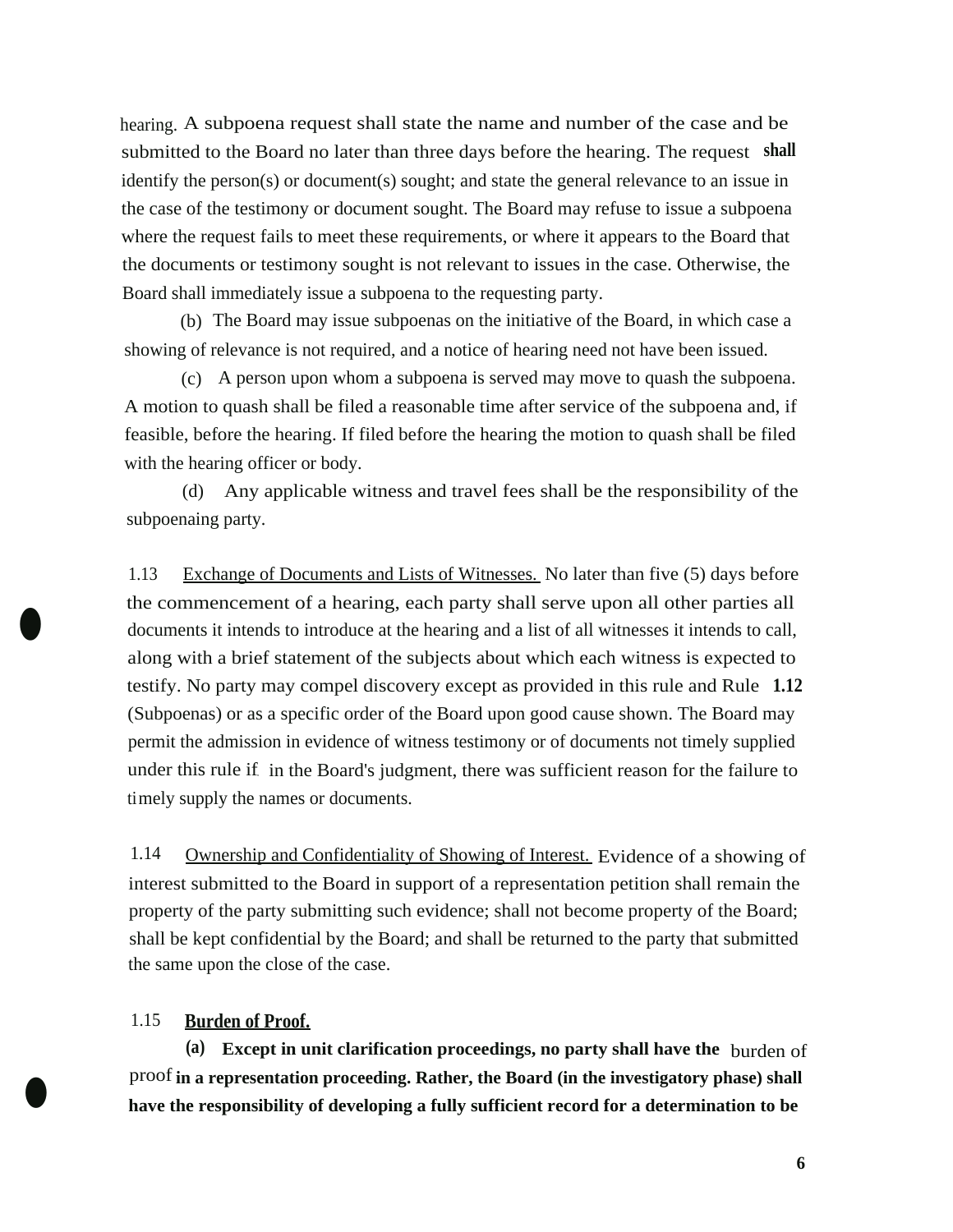**made, and may request any party to present evidence or arguments in any order. In a unit clarification proceeding, a party seeking any change in an existing appropriate unit, or in the description of such a unit, shall have the burden of proof and the burden of going forward with the evidence.** 

**(b) In a prohibited practices proceeding or any issue before the Board, the complaining or moving party has the burden of proof and the burden of going forward with the evidence.** 

### **1.16 Motions and Responses to Motions.**

**•** 

•

**(a) All motions and responses to motions, except those made at a hearing, shall be in writing and shall be served simultaneously upon all parties to the proceeding. All written motions, in order to be considered at a hearing, shall be filed and served on all parties at least three days before the hearing. Motions and responses made at hearings may be made orally.** 

**(b) If a party decides to file a response to a written motion, the response shall be filed and simultaneously served within ten days after service of the motion.** 

**1.17 Service. Service of papers upon parties may be made by personal delivery or by depositing in United States Mail, return receipt requested, or by both facsimile ("fax") transmission and, by the next scheduled work day after sending a fax, either personally delivering the document or depositing it in first class mail, in which case the date of the "fax" transmission shall be the date of service. Each document served shall be accompanied by a signed certification stating the name and address of each person served and the date and method of service. The certification may be placed in the document served.** 

**1.18 Testimony of Board Agents. Agents of the Board, whether employees of the Board or contractors, may not be compelled to testify in Board proceedings.** 

**1.19 Form of Papers. All papers required or permitted to be filed with the Board shall be on an official form prepared by the Board, if available, or on 8 112 by 11 white paper, double spaced. All papers shall show at or near the top of the first page the case name and, if available, the case number, and shall be signed.**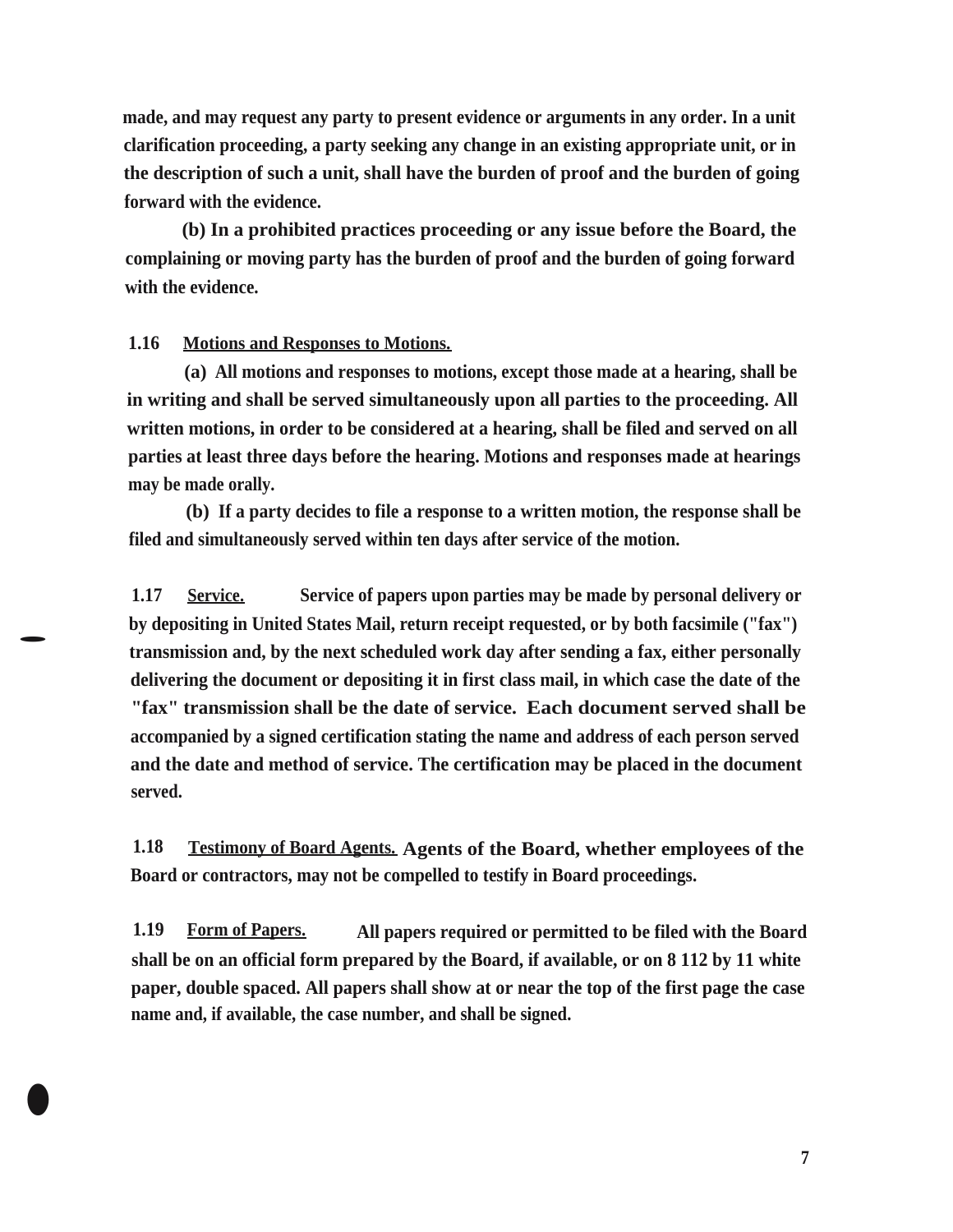**1.20 Closing of Cases. The Board shall close a case following completion of all administrative and judicial proceedings related to the case. The Board may, after notice to the parties, summarily close any case in which the moving party has taken no action within the previous sixty (60) calendar days, unless the delay is caused by factors beyond the party's control.** 

**1.21 Publication of Board Decisions. At the times and in the manner prescribed by the Board, the Board shall make copies of Board decisions available to the public.** 

**1.22 Time Limits for Board Actions. Wherever these Rules set forth a period of time within which** the **Board must take any action, the Board may, for good cause, extend for a reasonable time, the date by which such action must be taken, unless** the date **is controlled by the local ordinanceipolicy.** 

### **II.REPRESENTATION PROCEEDINGS**

•

•

**2.1 Commencement of Case. A representation case is commenced by filing a representation petition with the Board. The petition shall include, at a minimum, the following information: the Petitioner's name, address, phone number, state or national affiliation, if any, and representative, if any; a description of the proposed appropriate bargaining unit and any existing recognized or certified bargaining unit; the geographic work locations, job classifications, and estimated numbers of employees in the proposed and any existing bargaining unit; a statement of whether or not there is a collective bargaining agreement in effect covering any of the employees in the proposed or any existing bargaining unit and, if so, the name, address and phone number of the labor organization that is party to such agreement; a statement of what action the petition is requesting; and a signed declaration by the person filing the petition that its contents are true and correct to the best of his or her knowledge. In addition, a petition seeking a certification or decertification election, shall be supported by a thirty percent showing of interest in the existing or proposed bargaining unit. A petition shall contain signed declaration by the person filing the petition that its contents are true and correct to the best of his or her knowledge and, in the case of a decertification petition that he or she is a member of the labor organization to whom the decertification petition applies.** 

**2.2 Service of Petition. Upon filing a petition, the petitioner shall serve it upon the employer and any incumbent labor organization. Within ten days of the filing of a petition,**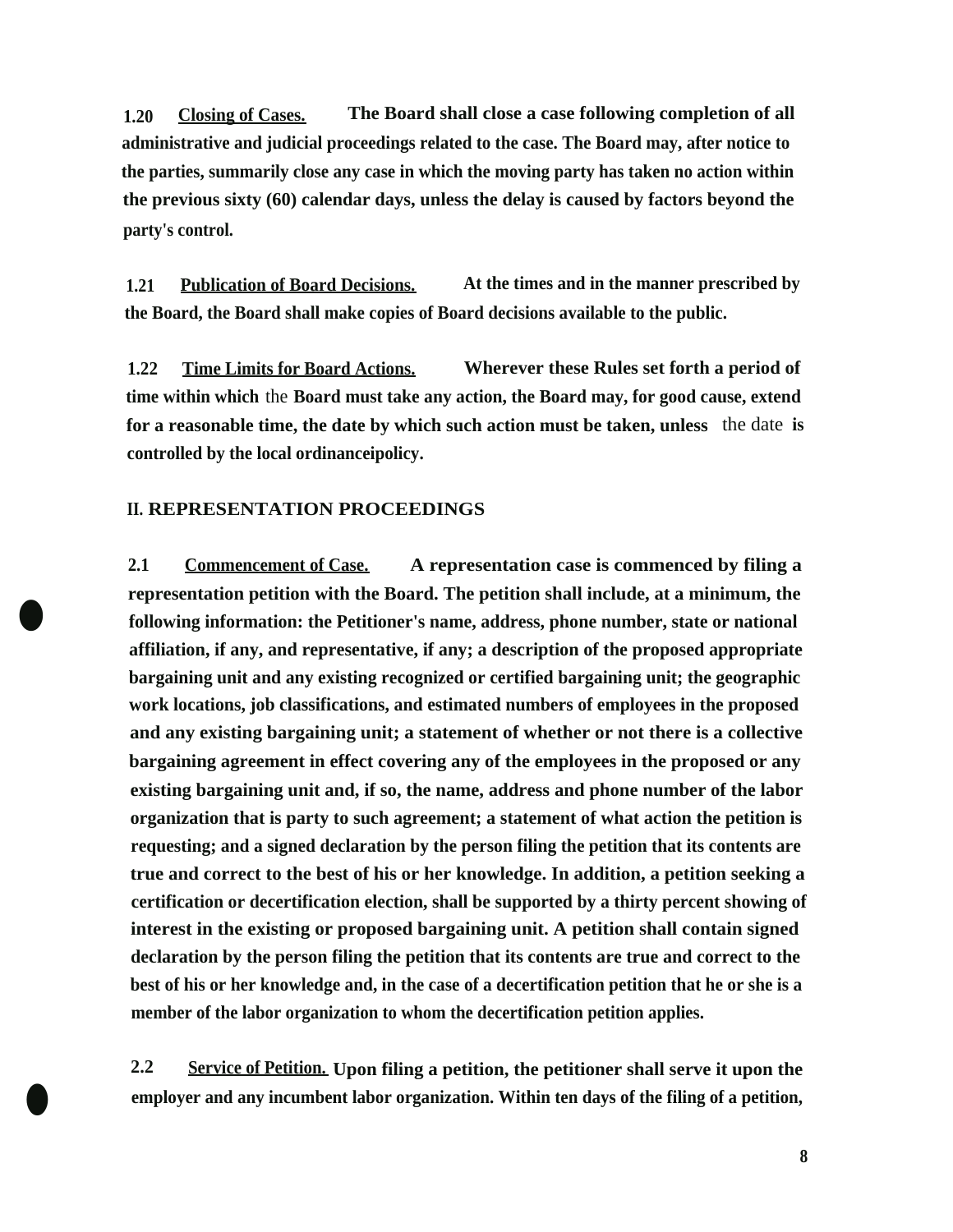**the Board shall cause notice of the filing of the petition to be posted in a manner 11, conspicuous to the affected employees.** 

> **2.3 Filing of Collective Bargaining Agreement. Along with a representation petition, the petitioner shall file with the Board a copy of any collective bargaining agreement, then in effect or recently expired, covering any of the employees in the petitioned-for unit.**

> **2.4 Showing of Interest. With the petition and at the same time the petition is filed, the petitioner shall deposit with the Board a showing of interest consisting of signed, dated statements, which may be in the form of cards or a petition, by at least thirty percent of the employees in the proposed unit stating, in the case of a petition for certification election, that each such employee wishes to be represented for the purposes of collective bargaining by the petitioning labor organization, and, in the case of a petition for decertification election, that each such employee wishes a decertification election. Each signature shall be separately dated. No signature that is dated more than nine months before the filing of the petition shall be counted toward the showing of interest. So long as it meets the above requirements, a showing of interest may be in the form of signature cards or a petition or other writing, or a combination of written forms. No showing of interest need be filed in** • **support of a petition for amendment of certification or unit clarification.**

# **2.5 Information Requested of Parties.**

**(a) Within ten (10) days of the filing of a representation petition, the Board shall by letter request the public employer involved and any incumbent labor organization, its position with respect to the appropriateness of the bargaining unit petitioned for, a statement of any issues of unit inclusion or exclusion that the party believes may be in dispute, and any other issue that could affect the outcome of the proceeding.** 

**(b) From the public employer the Board, within ten (10) days of the filing of a representation petition, shall also request a current list of the employees who would be eligible to vote if the petitioned-for unit were found to be appropriate. The public employer shall be instructed to file such list within ten (10) days of the Board's request. The Board shall make the list available to all parties.** 

**2.6 Initial Investigation of Petition. After a petition has been filed, the Board or its agent shall investigate the petition. The investigation shall include the following steps and shall be completed within thirty (30) days of the filing of the petition.** 

•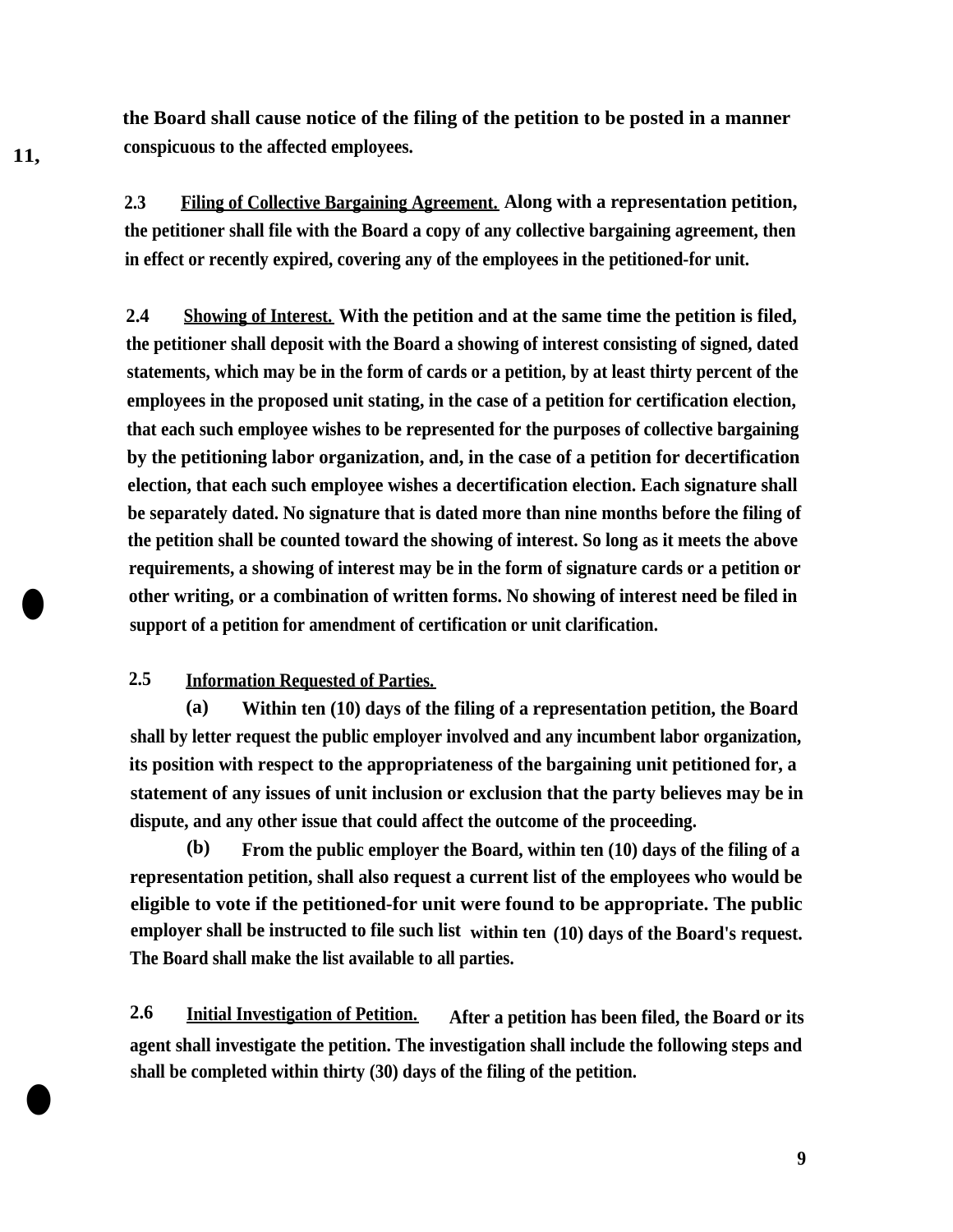(a) The Board shall check the showing of interest (if applicable) against the list of eligible employees in the proposed unit filed by the public employer to determine whether the showing of interest has been signed and dated by a sufficient number of employees and that the signatures are sufficiently current. If signatures submitted for a showing of interest meet the requirements set forth in these rules, they shall be presumed valid unless the Board is presented with clear and convincing evidence that they were obtained by fraud, forgery or coercion, In the event that evidence of such fraud, forgery or coercion is presented to the Board, the Board shall investigate the allegations as expeditiously as possible and shall keep the showing of interest confidential during the investigation.The Board shall dismiss any petition supported by an improper or insufficient showing of interest, consistent with Rule 2.14, and shall explain in writing the basis of the dismissal.

(b) The Board shall determine the facial validity of the petition, including the facial appropriateness of the petitioned-for unit and may request the petitioner to amend a facially inappropriate petition. In the absence of an appropriate amendment, the Board shall dismiss a petition asking for an election in, or a clarification to, a facially inappropriate unit, or that is otherwise facially improper, in which case it shall explain its reasons in writing.

(c) The Board shall determine whether there are significant issues of unit scope; unit inclusion or exclusion; labor organization; a bar to the processing of the petition; or other matters that could affect the proceedings.

2.7 Notice of filing of Petition. Unless the Board has determined that there is need for a representation hearing pursuant to rule 2.11, then within thirty (30) days of receipt of a petition, the Board shall issue a notice stating that the petition has been filed, naming the petitioner, stating the unit petitioned-for, and stating the procedures for intervention as set forth in Rule 2.8, below, including the date by which an intervenor must file its petition and showing of interest. The Board shall issue sufficient copies of the notice to the employer, and the employer shall post such copies in places where notices to employees are normally posted. The notices shall remain posted continuously for at least five days.

# 2.8 Intervention.

•

(a) At any time within ten (10) days after the employer's posting of the notice of filing of petition, a labor organization other than the petitioner may file with the Board an intervenor's petition seeking to represent some or all of the employees in the petitioned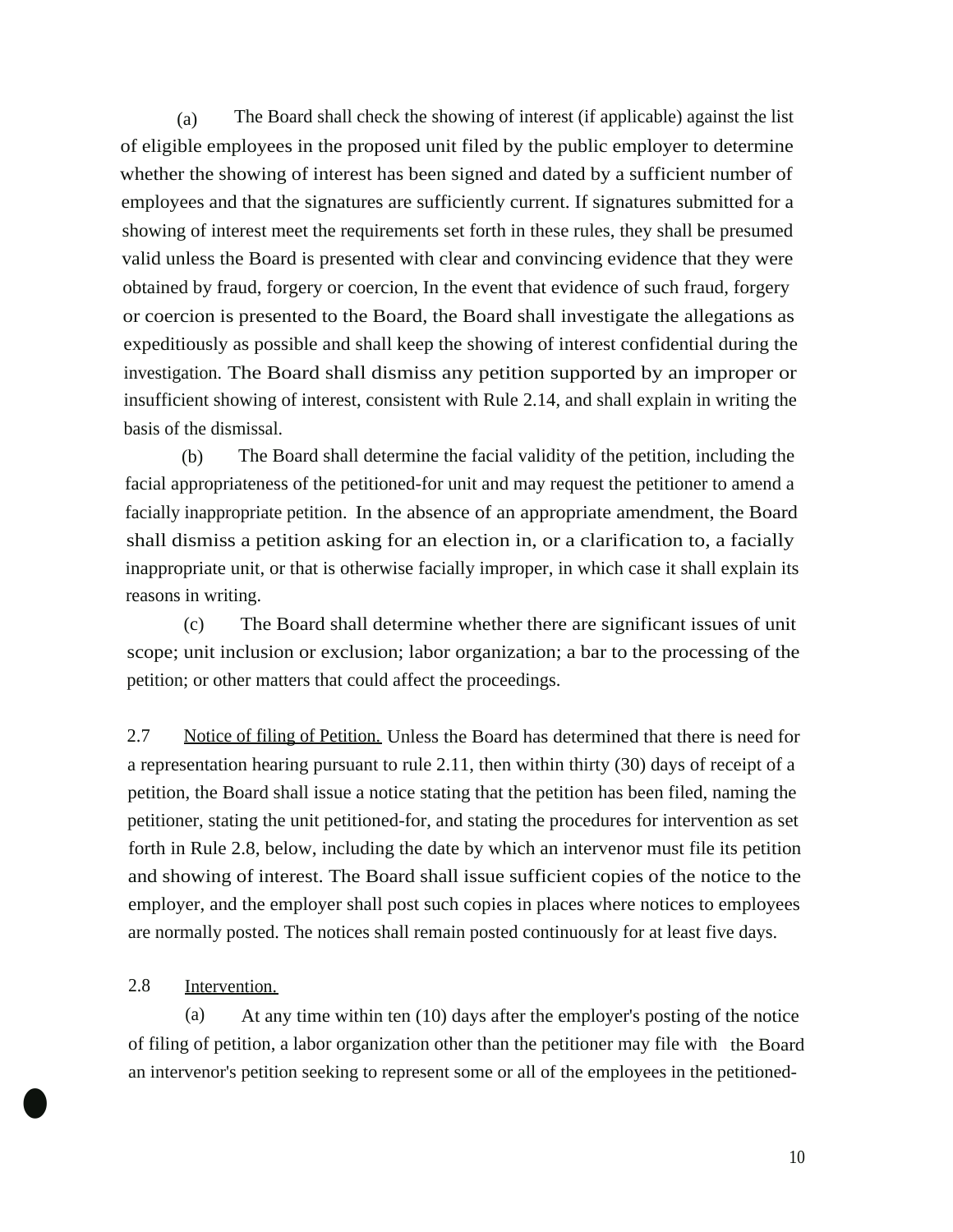for unit. The intervenor's petition shall contain the same information set forth in Rule 2.1 above.

(b) The intervenor's petition shall be accompanied by a showing of interest showing that at least ten percent (10%) of the employees in the petitioned-for unit wish to be represented by the intervenor for purposes of collective bargaining. The showing of interest shall otherwise meet the requirements set forth in Rule 2.4, above.

(c) An intervenor that has presented a sufficient showing of interest in the unit found to be appropriate shall be placed on the ballot and shall be considered a party to the proceeding.

(d) Upon application, an incumbent labor organization shall have automatic intervenor status if it is not the petitioner.

2.9 Consent Election. Where the parties are in agreement on all issues required to be resolved in order to proceed to an election, and the Board or its agent is satisfied that the issues so resolved, including unit scope, are acceptable, the Board or its agent shall draw up a consent election agreement to be signed by all parties and by the Board or its agent. The parties shall proceed to an election on the basis of the agreement.

2.10 Notice of Hearing. In the absence of a consent election agreement, the Board shall issue a notice of hearing within forty-five (45) days of the posting of the notice of filing of petition. A hearing concerning unit composition, where the parties are in dispute on that issue, shall be set for a date not later than 30 days following the Board's notice of hearing or the Board's receipt of notice of the dispute, whichever is sooner.

2.11 Representation Hearing.

(a) In the absence of a consent election agreement, and where there are significant unit issues that, in the Board's view, should be resolved in a hearing, the Board shall issue a notice of hearing.

(b) The Board shall take evidence sufficient to make a full and complete record on all unresolved unit issues and any other issues necessary to process the petition. Details such as the time, date and place of the election, and whether there will be manual **Or** mail ballots or a combination, shall not be resolved through the hearing process, but shall be resolved instead through the pre-election conference process described in Rule 2.16.

(c) The Board may examine witnesses, call witnesses, and call for the introduction of documents.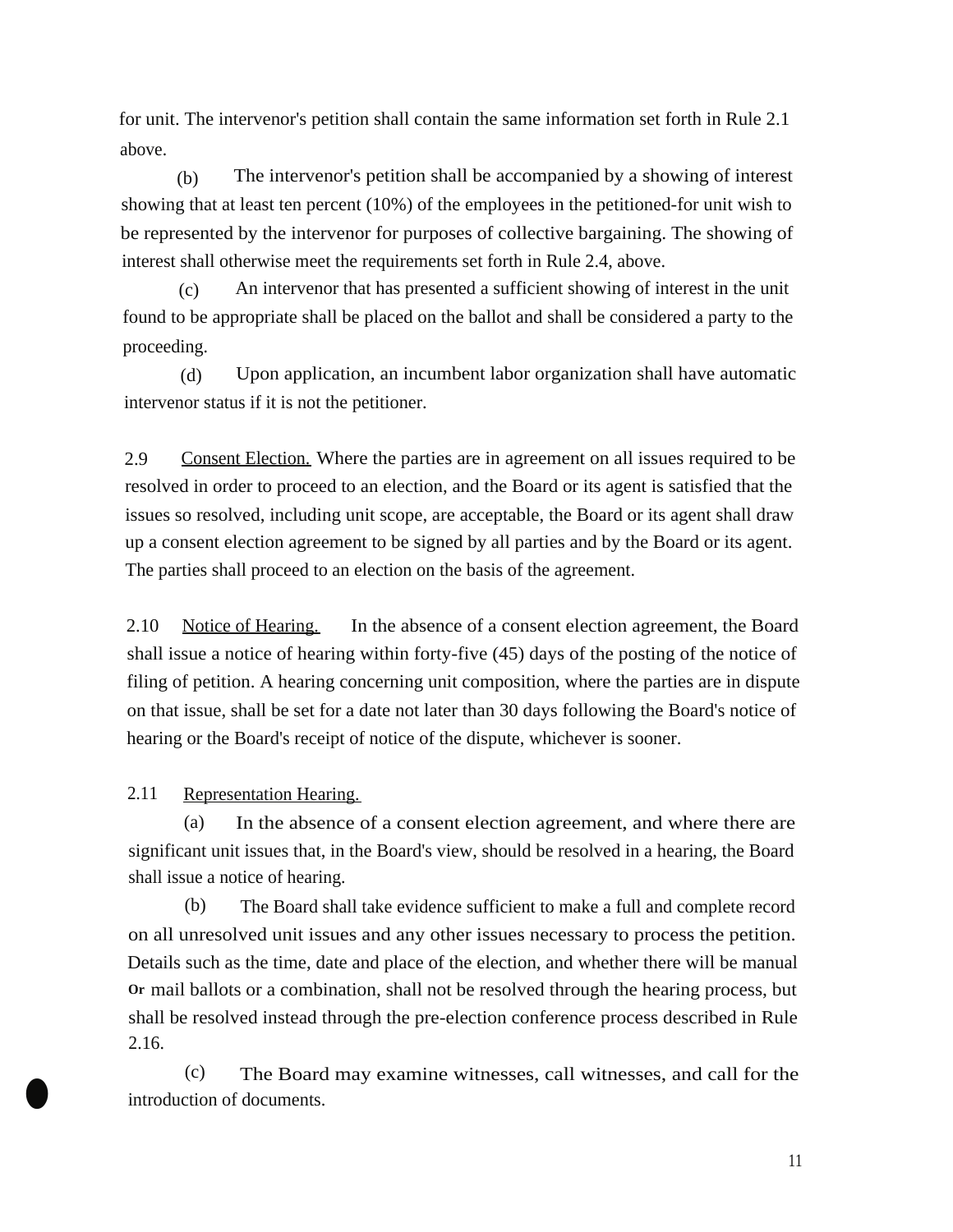2.12 Briefs. If any party requests permission to file a post-hearing brief, the Board shall permit all parties to file briefs and shall set a time for the filing of briefs which normally shall be no longer than ten (10) days following the close of the hearing. Briefs shall be filed with the Board and copies shall be served on all parties.

2.13 Board Reports. The Board shall issue its report following the close of the hearing. Except in extraordinary circumstances, which shall be set forth in the report, the report shall be issued no longer than fifteen (15) days following the close of the hearing or the submission of post-hearing briefs, whichever is later. The report shall make findings of fact, conclusions of law, and recommendations for the determination of issues, and shall adequately explain the Board's reasoning.

2.14 Opportunity to Present Further Showing of Interest. In the event that the Board determines that a unit other than the unit petitioned for is appropriate and it appears to the Board that the showing of interest filed by the petitioner or an intervenor is insufficient in the unit found appropriate, the Board shall notify the petitioner or intervenor and give such party ten (10) days in which to file an additional showing. If the party fails to file a sufficient showing within that time, the Board shall dismiss the petition or deny intervenor status.

### 2.15 Eligibility to Vote.

**•** 

(a) Employees in the bargaining unit shall be eligible to vote in the election if they were employed during the last payroll period preceding date of the consent election agreement or the direction of election issued by the Board, and are still employed in the unit on the date of the election.

(b) Employees in the bargaining unit who are eligible to vote but who will be absent on the day of voting because of hospitalization, temporary assignment away from normal post of duty, leave of absence, vacation at a location more than 50 miles distant from the polling place, or other legitimate cause, may request an absentee ballot from the Election Supervisor. Such a request must be received by the Board at least 10 days before the election, in which case the Board, after preliminarily determining the employee's eligibility to vote, shall provide the employee with a ballot to be'subrifitied to the Election Supervisor by mail. To be counted, an absentee ballot must be received by the Election Supervisor at least one day before the ballot count. The Election Supervisor shall establish procedures to permit an absentee ballot to be challenged.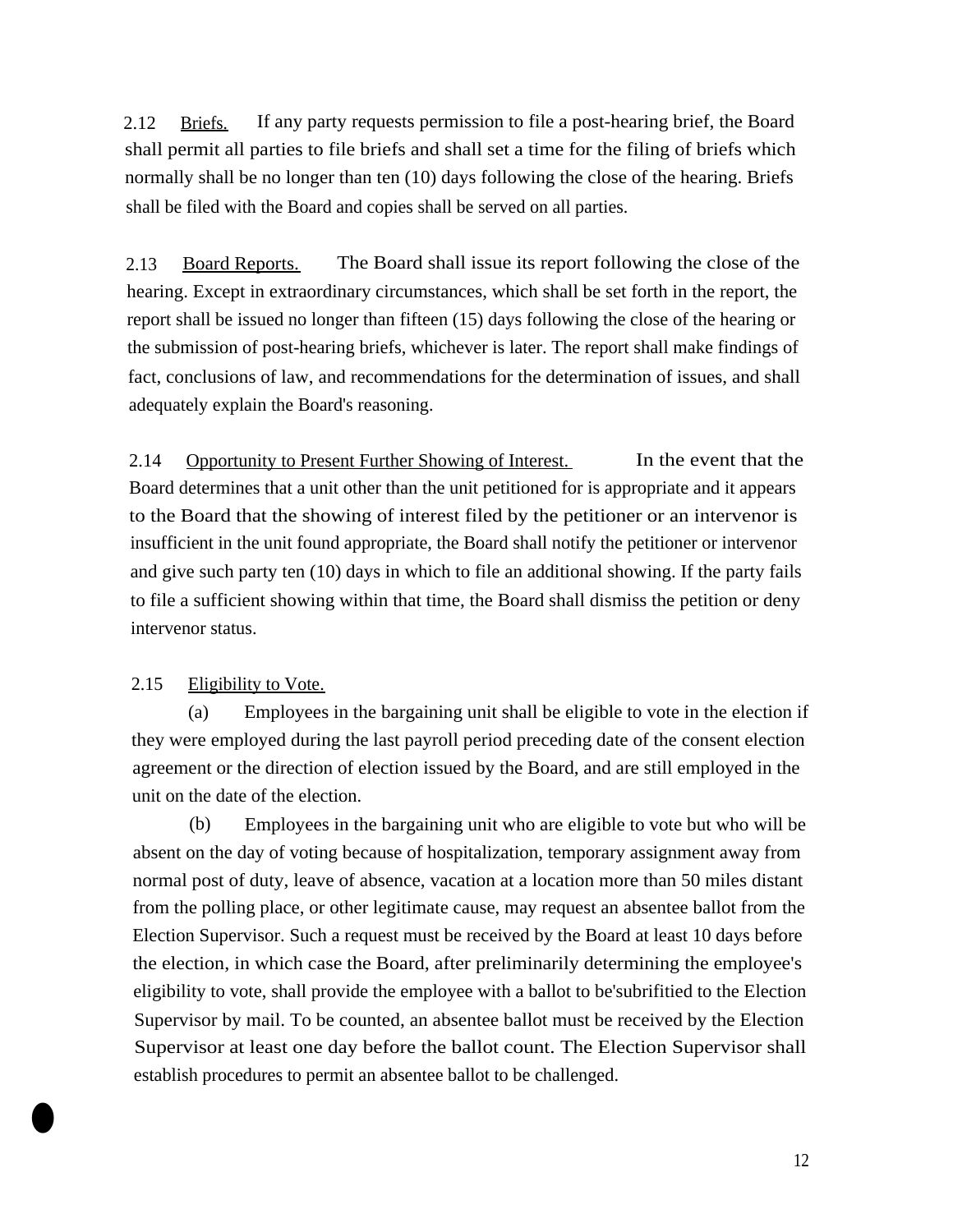(c) The **employer shall submit to the Board and to all other parties a list of all employees eligible to vote in the election not later than ten (10) days before the commencement of the election balloting. Employees whose names do not appear on the list but who believe they are eligible to vote may cast ballots through the challenged ballot procedure set forth in Rule 2.21 below.** 

**2.16 Pre-election Conference. At a reasonable time at least fifteen (15) days before the election, the Board or its agent shall conduct a pre-election conference with all parties to resolve such details as the polling location(s), the use of manual or mail ballots or both, the hours of voting, the number of observers permitted, and the time and place for counting the ballots. The Board shall notify all parties of the time of place of the preelection conference, at least five (5) days in advance of the conference. The conference may proceed in the absence of any party. The Board will attempt to achieve agreement of all parties on the elections details, but in the absence of agreement, shall determine the details. In deciding the polling location(s), the use of manual or mail ballots or both, and the hours of voting, the primary criterion shall be an attempt to maximize the opportunity for participation in the election by employees in the bargaining unit. There shall be a strong preference for on-site balloting.** 

### **2.17 Notice of Election.**

**(a) The Board shall issue and serve on the parties a notice of election setting forth all of the details of the election, as described in Rule 2.16 above, no later than ten (10) days before the election. The notice of election shall also describe the bargaining unit whose members are eligible to vote and shall describe the challenged ballot procedure. The notice shall include a sample ballot.** 

**(b) The Board shall provide a sufficient number of copies of the notice of election to the employer so that the employer may post a notice of election in all lounges or common areas frequented by unit employees and in all places where notices to employees are commonly posted. The employer shall post the notices in all such areas at least seven (7) days before the election and shall take reasonable measures to assure that they are not removed, covered, altered or defaced.** 

#### **2.18 Ballots and Voting.**

**(a) All voting shall be by secret ballot approved by the Board. Position on the ballot shall be determined randomly. Ballots in an initial election shall include a choice of**  • **"no representation".**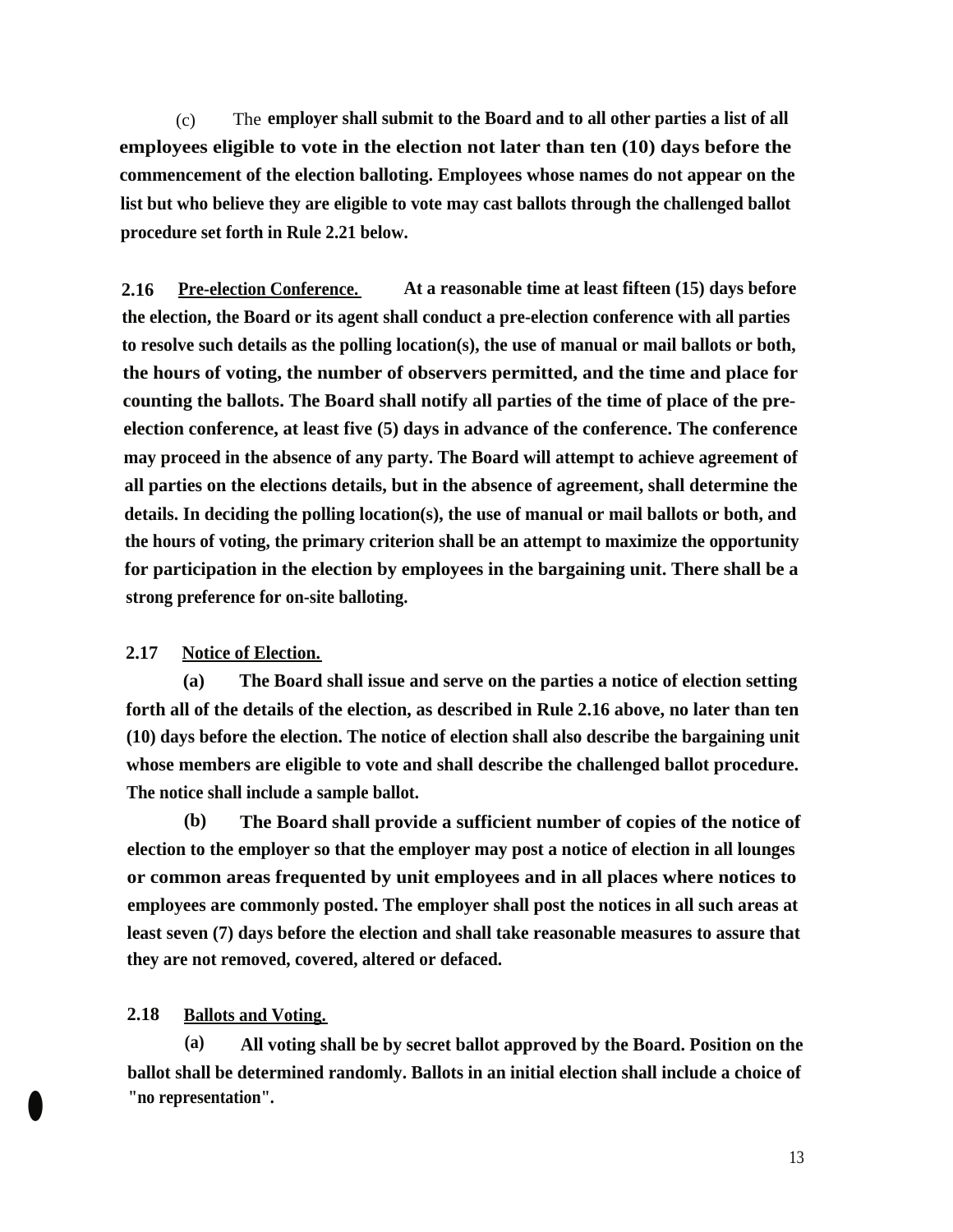(b) All elections shall be conducted by the Board or its agent.

(c) Any voter who arrives at a polling area before the polls close will be permitted to vote.

(d) Employees in the voting unit shall be allowed sufficient time away form their duties to cast their ballots, and employees who have been selected as election observers shall be allowed sufficient time away from their duties to serve as observers. This rule does not impose on the employers an obligation to change the work schedule of employees to accommodate voting hours.

2.19 Electioneering. No electioneering shall be permitted within 50 feet of any room in which balloting is taking place.

2.20 Observers. Each party shall be entitled to an equal number of observers to observe and assist in each polling area, and to witness the counting of ballots. The Board has complete discretion to determine the number of observers. Representatives of the parties in addition to the observers may observe the counting of the ballots. Observers shall not be supervisory or managerial employees or labor organization employees.

2.21 Challenged Ballots.

•

(a) Any party to an election, through its observer, or the Board or election supervisor, may challenge the eligibility to vote of any person who presents himself or herself at the polls, and shall state the reason for the challenge. The Board or election supervisor shall challenge any voter whose name does not appear on the list of employees eligible to vote.

(b) The Board or election supervisor shall furnish "challenge envelopes". On the outside of each challenge envelope, the Board or election supervisor shall write the name and job classification of the challenged voter, the name of the party making the challenge, and the reason for the challenge.

(c) Following the voting and before the votes are counted, the Board or election supervisor shall attempt to resolve the eligibility of challenged voters by agreement of the parties. The ballots of challenged voters who are agreed eligible shall be mixed with the ballots and counted.

(d) Challenged ballot envelopes containing unresolved challenged ballots shall not be opened, and the challenges shall not be investigated, unless, after the other ballots are counted, the challenged ballots could be determinative of the outcome of the election.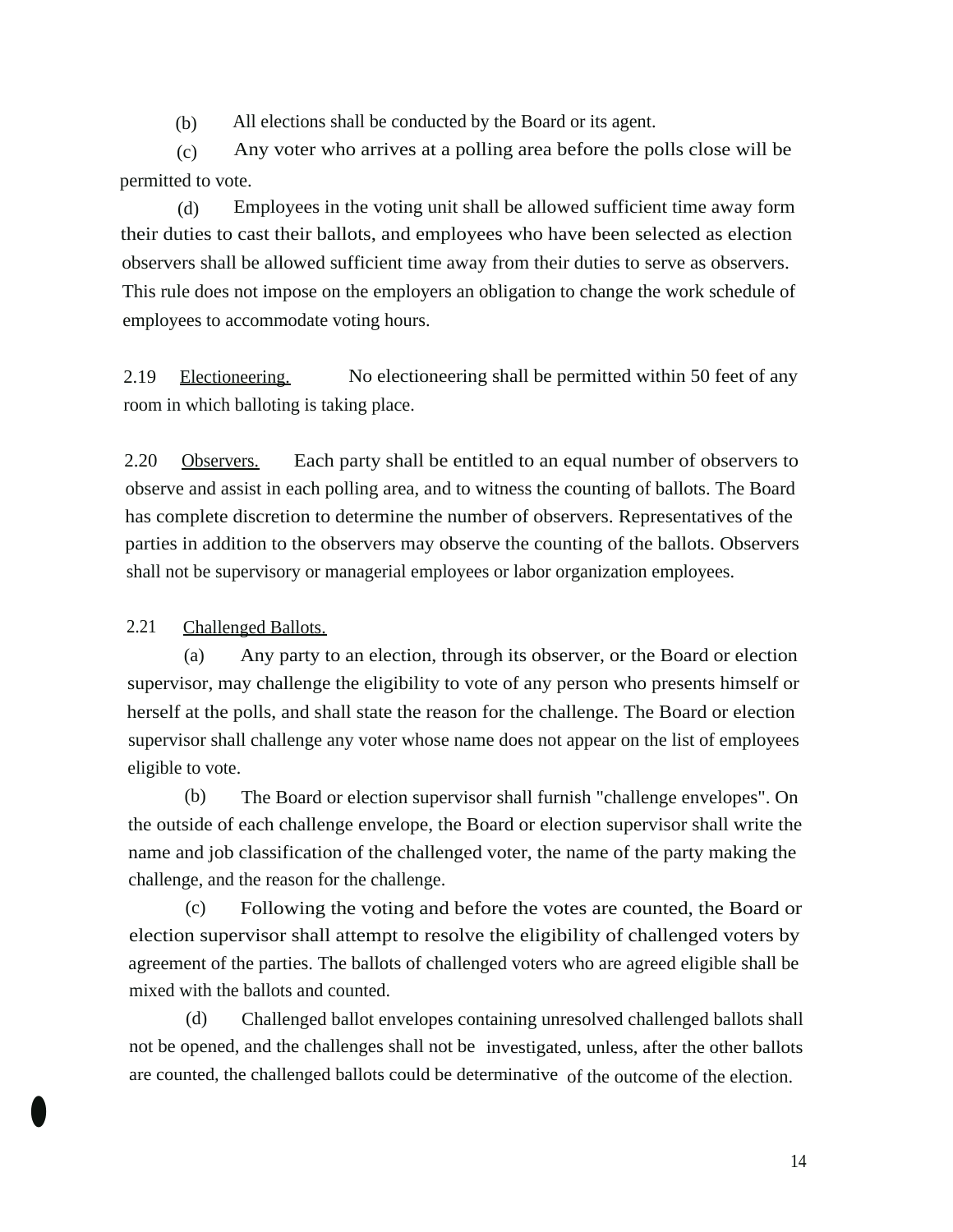(e) If the challenged ballots could be determinative of the outcome of the election, the Board or election supervisor shall declare the vote inconclusive; shall, as soon as possible, investigate the challenged ballots to determine voter eligibility; and shall issue a report thereon or a notice of hearing within fifteen (15) days of the election. Any party may request Board review of the Election Supervisor's report.

(f) Following resolution of determinative challenged ballots, the Board or election supervisor shall count the ballots of voters found to be eligible, adding the results to the results of the earlier count and issuing a revised tally of ballots.

2.22 Tally of Ballots. Immediately following the counting of ballots, the Board or election supervisor shall serve a tally of ballots upon one representative of each party. The tally shall show the number of votes cast for each labor organization listed on the ballot, the number of votes cast for no labor organization, the number of challenged ballots, and the percentage of employees in the unit who cast ballots. The tally shall also state whether the results are conclusive, and, if so, what the conclusive vote is. If the tally shows that fewer than sixty percent (60%) of the employees in the unit voted, or that the choice of "no representation" received 50% or more of the valid votes cast, then the tally shall reflect that no collective bargaining representative was selected.

2.23 Run-off Elections. In an election where there are three or more choices on the ballot, if no ballot choice receives a majority of the valid votes cast, and at least sixty percent (60%) of eligible voters voted, the Board shall set a run-off election in which voters will be permitted to cast ballots for the two choices that received the highest number of votes. A new tally shall be issued and served following the counting of the votes of a re-run election. A run-off election must be conducted within the fifteen (15) day policy period following completion of the initial election.

2.24 Certification. If no objections are filed pursuant to Rule 2.25, below, then within ten (10) days following service of the final tally, the Board shall issue a certification of representative, showing the name of the labor organization selected and setting forth the bargaining unit, or a certification of results, showing that no labor organization was selected as bargaining representative.

2.25 Objections. Within five (5) days following the service of a tally of ballots, a party may file objections to conduct affecting the results of the election. The Board shall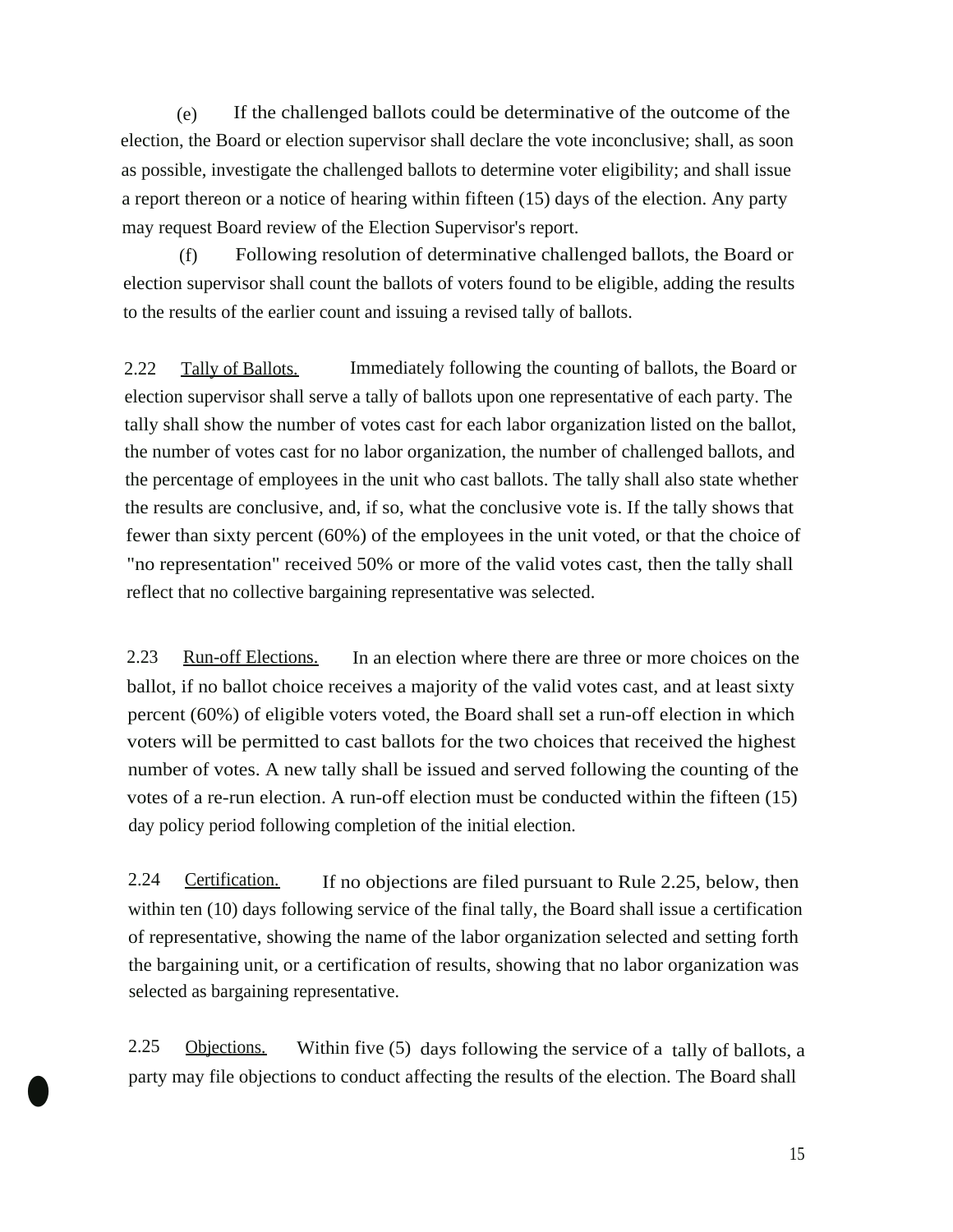schedule a hearing on the objections within thirty (30) days of the filing of such objections. The hearing shall follow the same procedures set forth in Rule 2.11 (b), Rule 2.12, and 2.13 above. If the Board finds that the objections have merit and that conduct improperly interfered with the results of the election, then the results of the election may be set aside. The Board may order a new election to be held. In that event, the Board in its discretion may retain the same period for determining eligibility to vote as in the election that was set aside, or may establish a new eligibility period for the re-run election.

2.26 Amendment of Certification. A petition for amendment of certification may be filed at any time by an exclusive representative or an employer to reflect such a change as a change in the name of the exclusive representative or of the employer, or a change in the affiliation of the labor organization. The Board shall dismiss such a petition within thirty (30) days of its filing if the Board determines that it raises a question concerning representation. If the Board finds sufficient facts to show that the amendment should be made, after giving all parties notice and an opportunity to submit their views, the Board shall issue an amendment within thirty (30) days of certification.

### 2.27 Unit Clarification.

(a) Where the circumstances surrounding the creation of an existing collective bargaining unit are alleged to have changed sufficiently to warrant a change in the scope and description of that unit, or a merger or realignment of previously existing bargaining units represented by the same labor organization, either the exclusive representative or the employer may file with the Board a petition for unit clarification.

(b) Upon the filing of a petition for unit clarification, the Board shall set the matter for hearing within thirty (30) days of the filing of the petition. In the hearing, the Board shall determine whether a question concerning representation exists and, if so, shall dismiss the petition.

(c) If the Board determines that no question concerning representation exists and that the petitioned-for clarification is justified by the evidence presented, the Board shall issue a report within thirty (30) days of the hearing clarifying the unit. If the Board determines that a question concerning representation exists, it shall dismiss the petition.

#### 2.28 Accretion.

(a) The exclusive representative of an existing collective bargaining unit, or the employer, may petition the Board to include in the unit employees who do not belong, at • the time the petition is filed, to any existing bargaining unit, who share a community of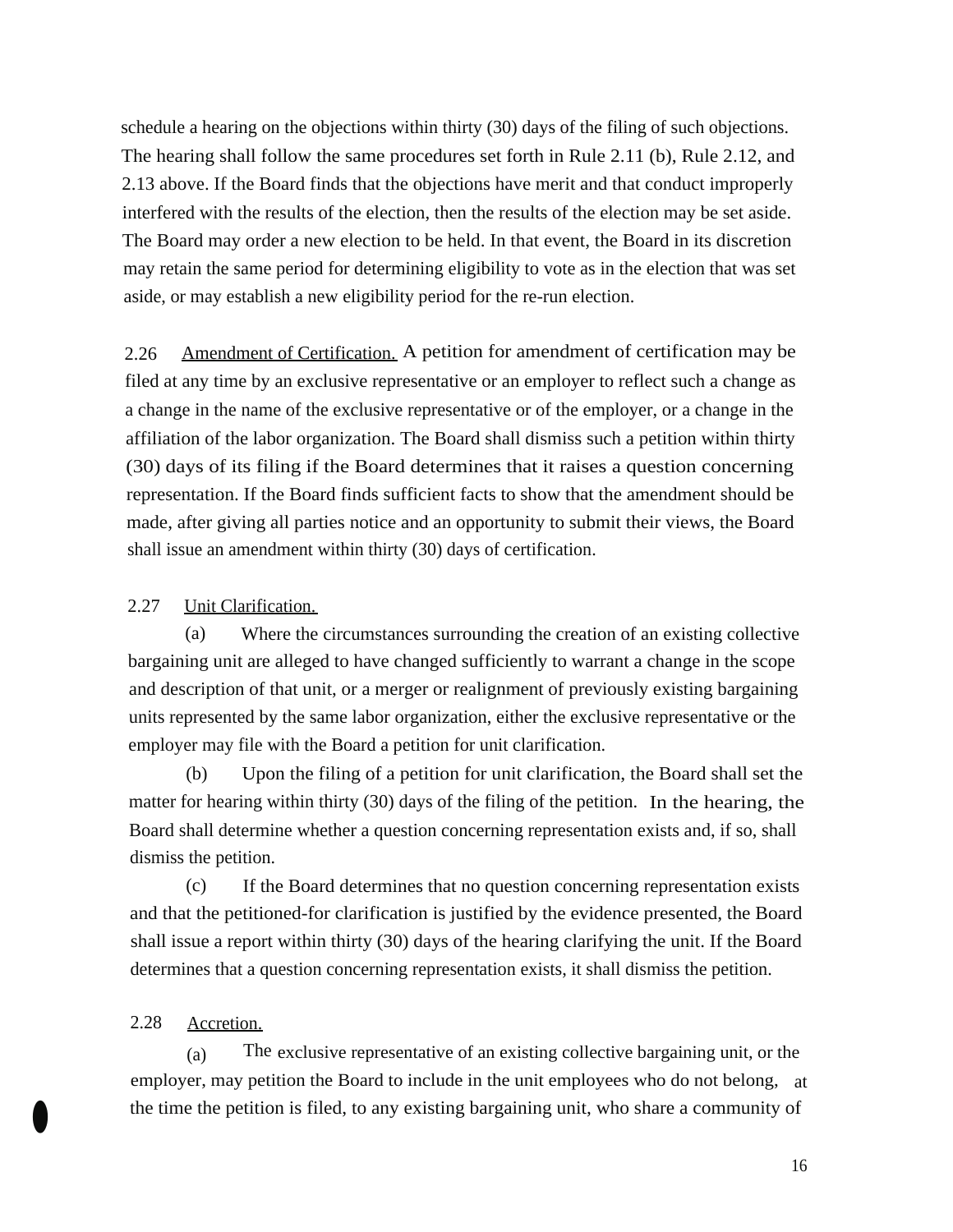interest with the employees in the existing unit, and whose inclusion in the existing unit would not render that unit inappropriate.

(b) If the number of employees in the group sought to be accreted is less than ten percent (10%) of the number of employees in the existing unit, the Board shall presume that their inclusion does not raise a question concerning representation requiring an election, and the petitioner may proceed by filing a unit clarification petition under these rules. Such a unit clarification petition, to be processed, must be accompanied by a showing of interest demonstrating that no less than sixty percent (60%) of the employees in the group sought to be accreted wish to be represented by the exclusive representative as part of the existing unit. No group of employees may be accreted to an existing unit without an election if the Board determines that such group would constitute a separate appropriate bargaining unit.

(c) If the number of employees in the group sought to be accreted is greater than ten percent (10%) of the number of employees in the existing unit, the Board shall presume that their inclusion raises a question concerning representation, and the petitioner may proceed only by filing a petition for an election under these rules. Such a petition, in an accretion situation, must be accompanied by a showing of interest demonstrating that no less than sixty percent (60%) of the employees in the group sought to be accreted wish to be represented by the exclusive representative as part of the existing unit.

2.29 Petition Withdrawal. The petitioner in a representation proceeding may request permission of the Board to withdraw the petition at any time prior to an initial election. The Board may grant such a withdrawal request only after soliciting the positions of all parties and, in its discretion, may decline to approve the withdrawal request.

### III.PROHIBITED PRACTICES PROCEEDINGS

# 3.1 Commencement of Case.

 $\bullet$ 

(a) A prohibited practices case shall be initiated by filing with the Board a complaint. The complaint shall set forth, at a minimum, name, address, and phone number of the public employer, labor organization, or employee against whom the complaint is filed (the respondent) and of its representative if known; the specific section of the ordinance claimed to have been violated; the name address, and phone number of the complainant; a concise description of the facts constituting the asserted violation; and a declaration that the information provided is true and correct to the knowledge of the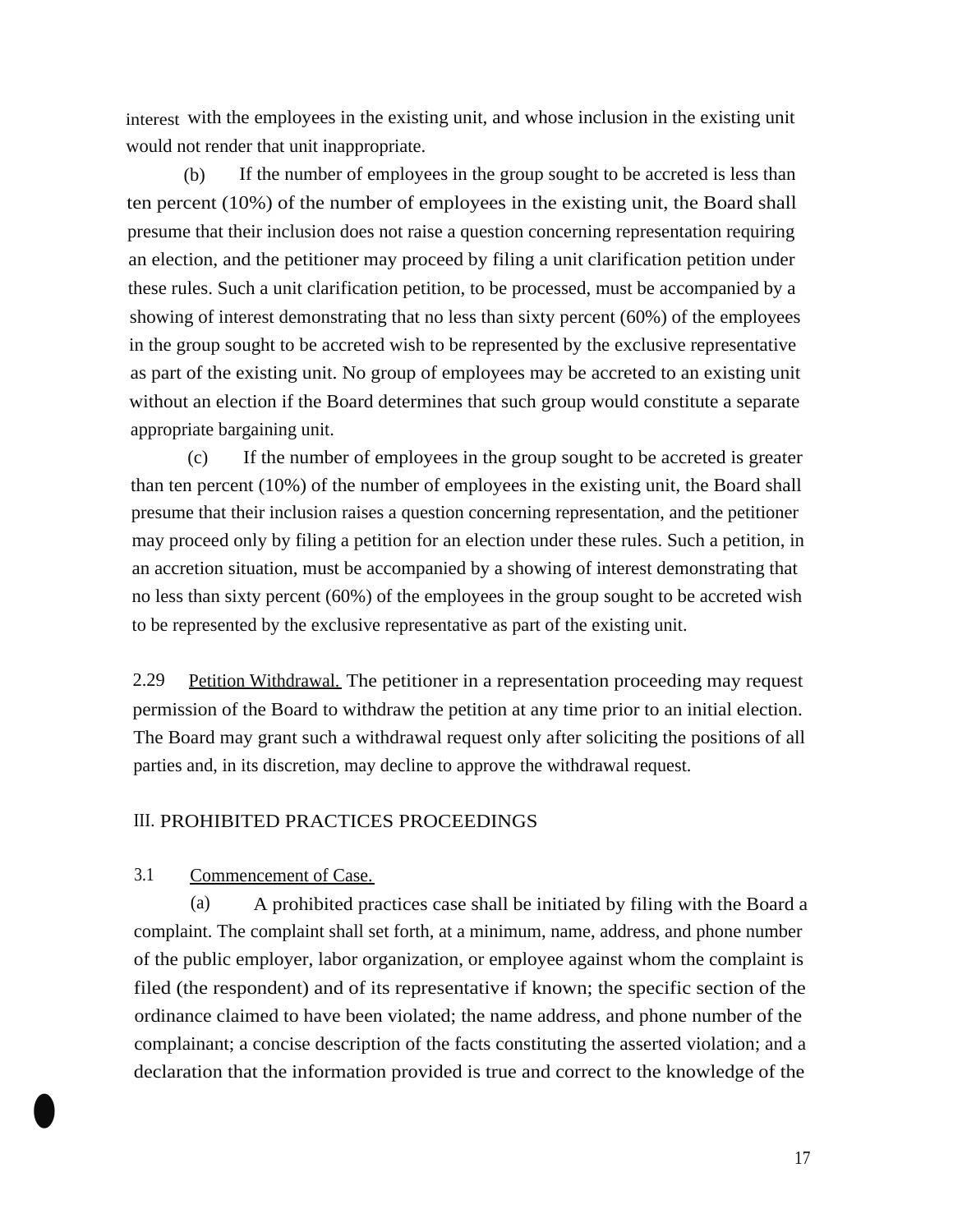**complaining party. The complaint shall be signed and dated, filed with the Board, and served upon the respondent.** 

**(b) When an individual employee files a prohibited practices complaint alleging a violation of Section 16 or Section 17 of the Labor Management Relations Ordinance an interpretation given to the collective bargaining agreement by the employer and the exclusive representative shall be presumed correct.** 

**3.2 Limitation Period. Any complaint filed more than sixty (60) days following the conduct claimed to violate the Labor Management Relations Ordinance, or more than sixty (60) days after the complainant either discovered or reasonably should have discovered such conduct, shall be dismissed.** 

**3.3 Filing of Answer. Within fifteen (15) days after service of a complaint, the respondent shall file with the Board and serve upon the complainant its answer admitting, denying or explaining each allegation of the complaint. For purposes of this rule, the term "allegation" shall mean any statement of fact or assertion of law contained in a complaint. No particular form is required either to state allegations or to answer them. If a respondent in its answer admits or fails to deny an allegation of the complaint, the Board may find the allegation to be true. If a respondent fails to file a timely answer the Board shall serve on the parties a determination of violation by default based upon the allegations of the complaint and any evidence submitted in support of the complaint.** 

# **3.4 Screening and Hearing.**

**(a) Upon receipt of a complaint, the Board shall screen the complaint for facial adequacy. If the complaint is facially deficient, the Board shall advise the complainant of the deficiency and give the complainant an opportunity to amend the complaint within five (5) days. Absent an amendment curing a basically deficient complaint, the Board shall dismiss the complaint, stating the reasons in writing and serving the dismissal on the parties.** 

**(b) After screening a complaint, the Board shall dismiss the complaint or set a hearing within thirty (30) days of the filing of the complaint. A hearing shall be scheduled within forty-five (45) days of the filing of the complaint. If a hearing is scheduled, the Board shall serve notice on the parties. At the Board hearing the complainant shall have the burden of proof and the burden of going forward with the evidence. The complainant may withdraw the complaint at any time prior to hearing without approval by the Board.**  • **After commencement of the hearing, the complaint shall not be withdrawn or settled**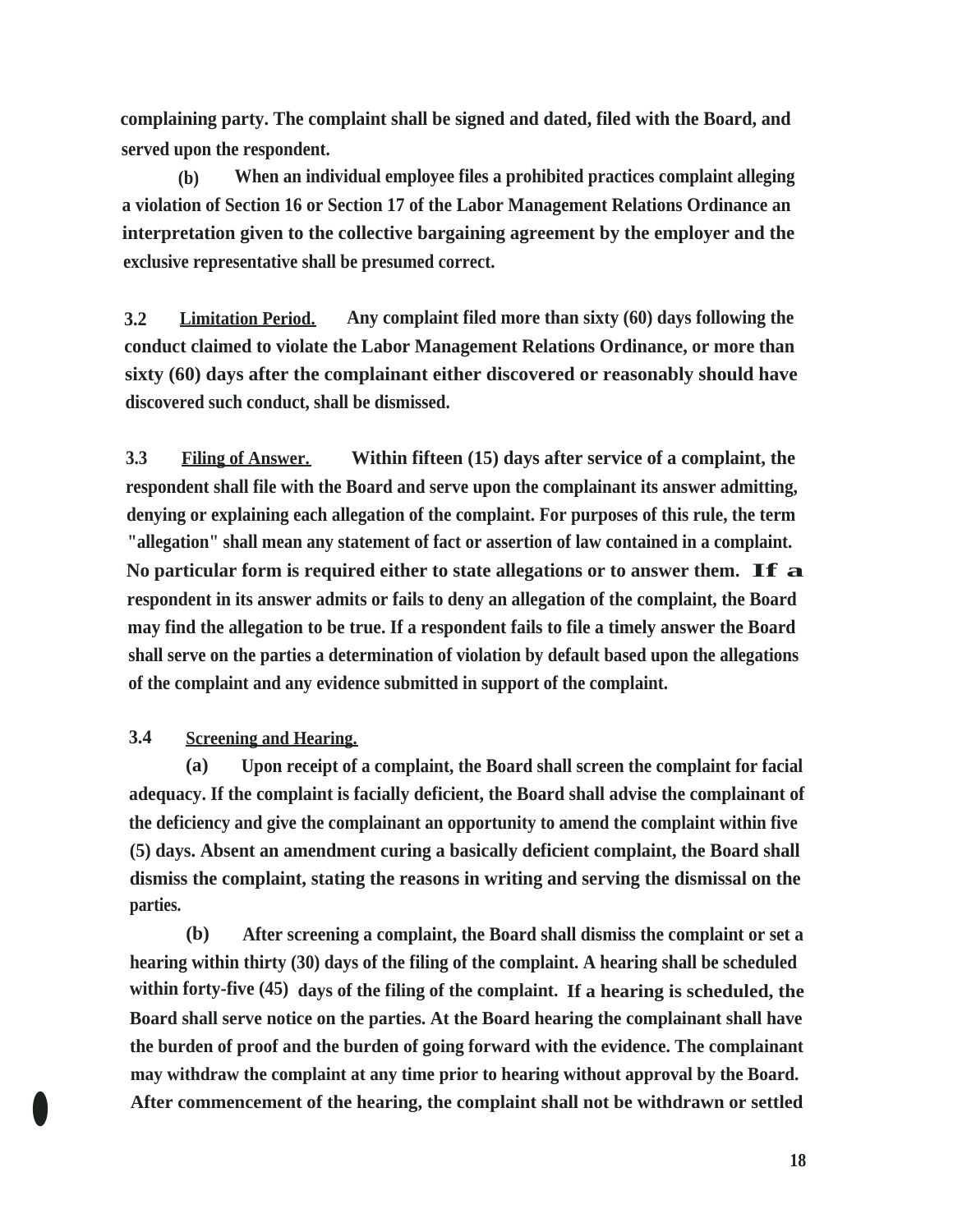**without the approval of the Board. The Board, in its discretion, may examine witnesses, call witnesses, or call for the introduction of documents. The Board shall issue their decision within twenty (20) days of the hearing.** 

**(c) If a complainant fails timely to produce evidence in support of its complaint pursuant to the Board's request, or fails to produce evidence that in the Board's opinion is sufficient to support the allegations of the complaint, the Board shall request the complainant to withdraw the complaint within five (5) days and, absent such withdrawal, the Board shall dismiss the complaint stating the Board's reasons in writing and serving the dismissal on all parties.** 

**3.5 Briefs. The filing of post-hearing briefs may be permitted on the same basis as provided by Rule 2.12 above for briefs in representation cases.** 

**3.6 Administrative Agency Deferral. Where the Board becomes aware that a complainant had initiated another administrative or legal proceeding based on essentially the same facts and raising essentially the same issues as those raised in the complaint, the Board may take any of the following actions, at the Board's discretion:** 

**(a) The Board may hold the proceedings under the policy in abeyance pending the outcome of the other proceeding.** 

**(b) The Board may go forward with its own proceeding. In so doing, the Board may request that the other proceedings be held in abeyance pending outcome of the Board proceeding\_** 

**(c) In the event that the resolution of the proceedings in such other forum is contrary to the policy, or all issues raised before the Board are not resolved, the Board may proceed under the provisions of Part 111 of these rules.** 

,-------- Adopted this  $\overline{3c}$ , day of LABOR/MANAGEME NI RELATIONS BOARD:  $\mathbf T$  airma Nicolas *fir*  Member Fretwell, **Gilbert EsTITEZIT** 

•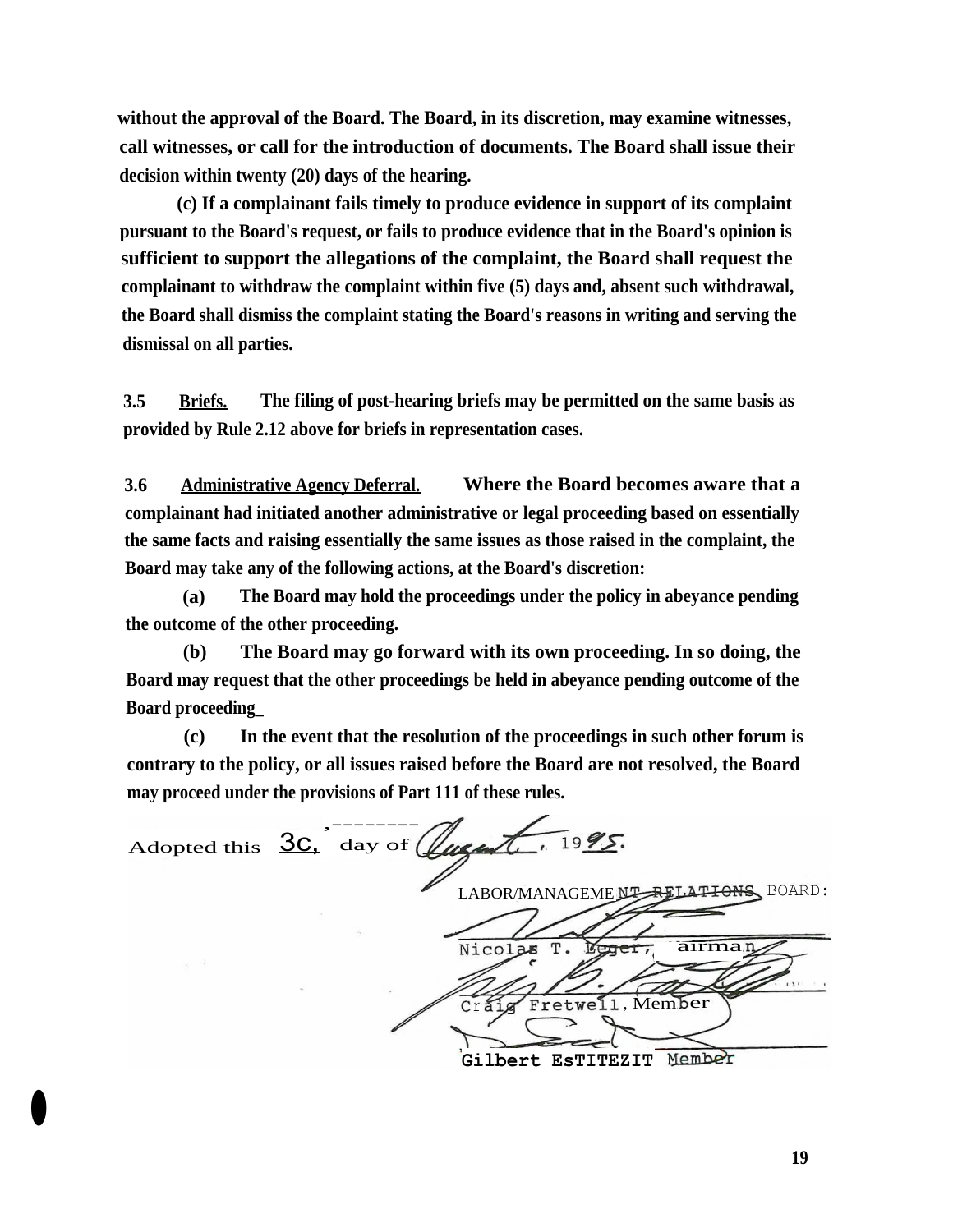Purchase Req. No.  $\mathbf{F}^{\mathbf{i}}$ Purchase Req. No.  $\frac{\mathbf{F}^{\mathbf{i}} - 0056''}{\text{Account No.}}$ 

## NOTICE OF PUBLIC HEARING AND

# INTENT TO ADOPT LABOR/MANAGEMENT RELATIONS BOARD RULES AND REGULATIONS

Notice is hereby given that the Labor/Management Relations Board of the City of Las Vegas, NM, will conduct a public hearing on Wednesday, August 30, 1995 at 9:00 a.m. in the City Council Chambers, 1700 North Grand Avenue to consider public input and determine whether to adopt The Labor/Management Relations Board Rules and Regulations. Due to the length of the Rules and Regulations, only the title and sub-section titles are published herein. The complete Rules and Regulations are available for inspection in the Office of the City Clerk, 1700 North Grand Avenue during regular business hours.

## LABOR/MANAGEMENT RELATIONS BOARD RULES AND REGULATIONS

### Sub-sections and Titles:

### I. GENERAL PROVISIONS

- 1.1 Definitions
- 1.2Computation of Time
- 1.3 Filing with the Board<br>1.4 Representation of a P
- Representation of a Party
- 1.5 Ex Parte Communications
- 1.6 Disqualification
- 1.7 Motion to Disqualify
- 1.8 Records of Proceedings
- 1.9 Notice of Hearing
- 1.10 Evidence Admissible
- 1.11 Misconduct
- 1.12 Subpoenas
- 1.13 Exchange of Documents and Lists of Witnesses
- 1.14 Ownership and Confidentiality of Showing Interest
- 1.15 Burden of Proof
- 1.16 Motions and Responses to Motions
- 1.17 Service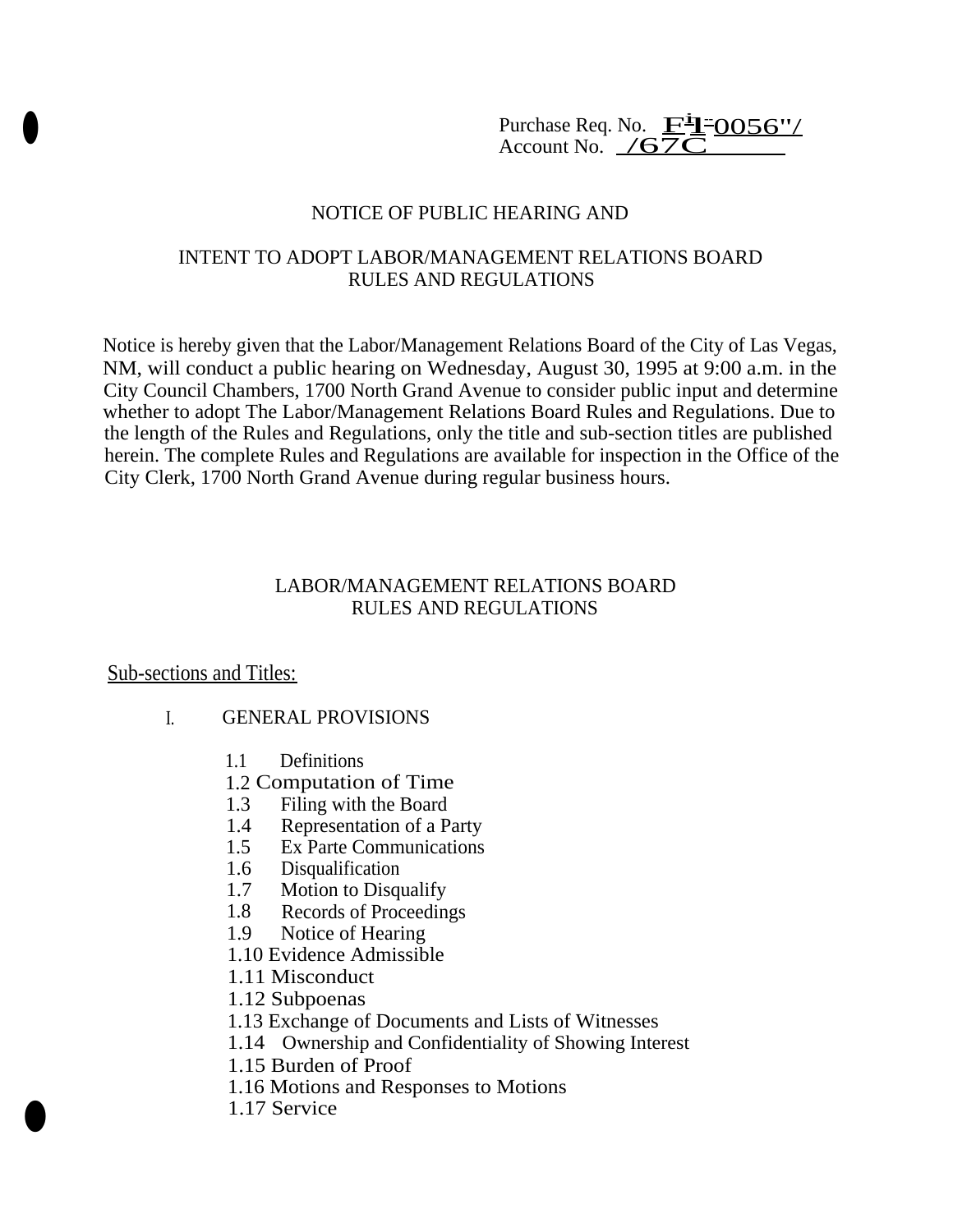1.18 Testimony of Board Agents

1.19 Form of Papers

1.20 Closing of Cases

1.21 Publication of Board Decisions

1.22 Time Limits for Board Actions

# 11. REPRESENTATION PROCEEDINGS

2.1Commencement of Case

- 2.2 Service of Petition
- 2.3 Filing of Collective Bargaining Agreement
- 2.4Showing of Interest
- 2.5 Information Requested of Parties
- 2.6 Initial Investigation of Petition<br>2.7 Notice of filing of Petition
- Notice of filing of Petition
- 2.8 Intervention<br>2.9 Consent Elec
- **Consent Election**
- 2.10 Notice of Hearing
- 2.11 Representation Hearing
- 2.12 Briefs

 $\bullet$ 

 $\bullet$ 

0

- 2.13 Board Reports
- 2.14 Opportunity to Present Further Showing of Interest
- 2.15 Eligibility to Vote
- 2.16 Pre-election Conference
- 2.17 Notice of Election
- 2.18 Ballots and Voting
- 2.19 Electioneering
- 2.20 Observers
- 2.21 Challenged Ballots
- 2.22 Tally of Ballots
- 2.23 Run-off Elections
- 2.24 Certification
- 2.25 Objections
- 2.26 Amendment of Certification
- 2.27 Unit Clarification
- 2.28 Accretion
- 2.29 Petition Withdrawal

# Ill.PROHIBITED PRACTICES PROCEEDINGS

3.1Commencement of Case